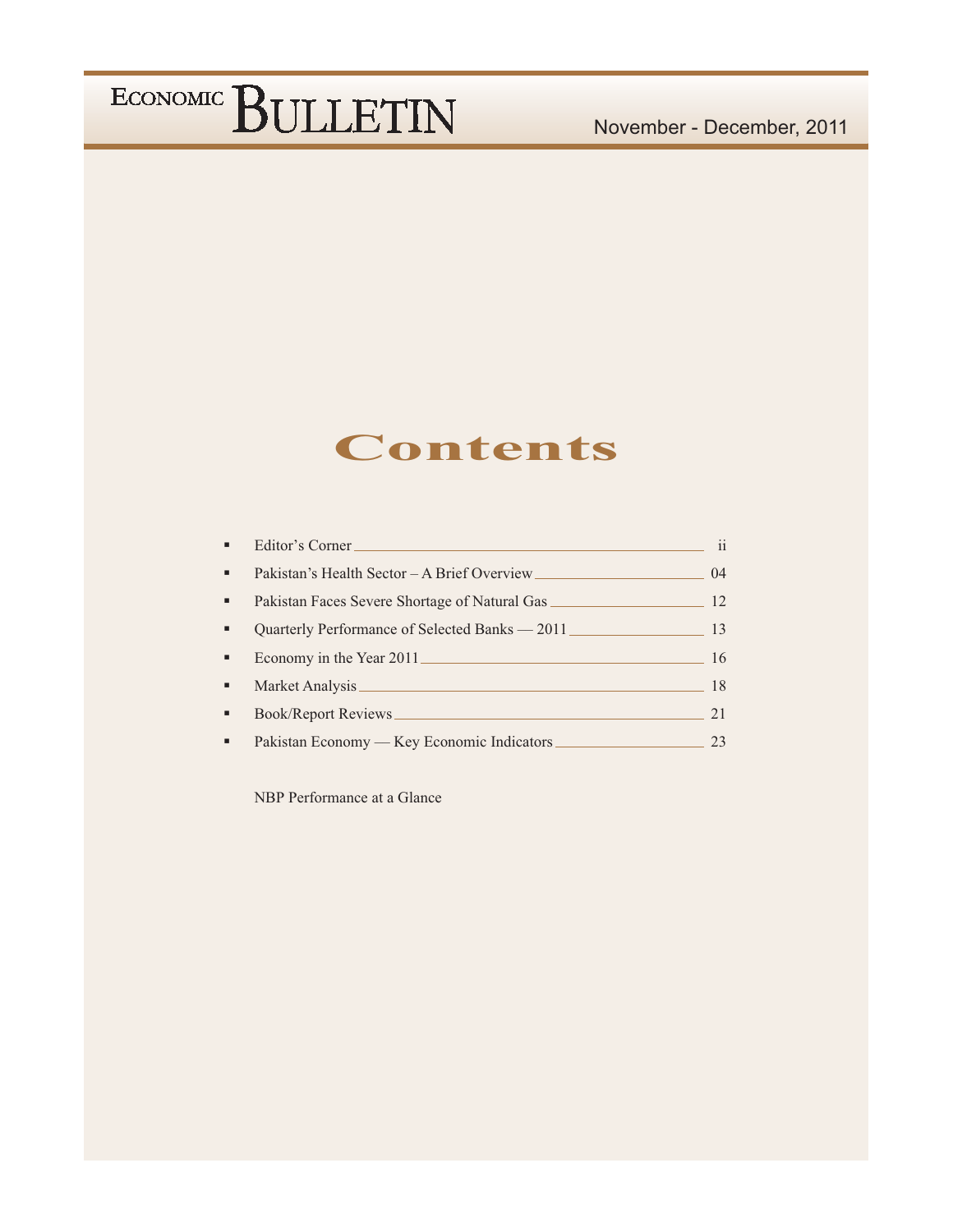### **Editor's Corner**

#### Dear Readers,

As 2012 draws near, it is time to look back at some of the breaking news that influenced world events in 2011. The year saw a series of protests and demonstrations, and the one that swept the Middle East and North Africa stood out. The power of the people toppled long standing regimes, from the bloodless coup in Egypt to the civil war that tore through Libya, resulting in a fall of its government. Occupy Wall Street was another people powered movement that began in September in Manhattan, New York with the objective to protest against injustice in society. It was primarily an outcry against corrosive power of major banks and multinational corporations, corporate greed and income inequality. During the year, nature played havoc with Japan, as it was hit by a record 9.4 magnitude earthquake, which triggered a roaring tsunami, which tore towns apart and pulled them into the ocean. The disaster was compounded by the meltdown of three reactors at the tsunami damaged Fukushima nuclear power plant. The year also saw the death of Osama Bin Laden and the Apple Computer co-founder, Steve Jobs, the man who revolutionalised computer technology. The UN marked October 31, as the day when the world's population reached 7 billion people. In the midst of turmoil, the world witnessed a fairy tale royal wedding of Kate and William.

On the international front, the year saw the global economy facing yet another economic slowdown; deepening of the crisis in the euro area as the eurozone debt crisis that began in smaller countries such as Greece spread to the large core economies of Italy and Spain; increased financial stability risks; stock markets recording their most volatile trading sessions and most indices ended down for the year; oil supply concerns because of unrest and disruptions in North Africa and the Middle East and in more recent weeks, Iran's threats to shut the Strait of Hormuz. Oil prices averaged \$95.11 in 2011, having touched a record high of \$115 in May, and any supply disruption could send prices to record highs next year. Bullion posted a gain of 10 percent for 2011, its smallest annual rise in three years. At the end of the year, it was down around 19 percent from a record \$1920.30 per ounce in September. Global food prices remained high during the year, and domestic prices were more volatile in low income and landlocked countries than in middle income countries and countries with port access.

In the currency market, worries about sovereign debt levels, dragged the euro lower, as it ended the year down more than 8 percent against Japanese currency. The euro's troubles have benefited the dollar and yen, both of which tend to attract safe haven flows during times of trouble. From around \$1.33 in January, the euro soared to \$1.4939 by May, but then began a steady descent, and on December 30, the euro traded at \$1.2940. Against a basket of major currencies, the dollar finished the year up 1.3 percent, its second consecutive annual rise.

Changes taking place in the global economy has seen emerging economies gaining prominence, while the industrialised economies struggle with slow growth, high unemployment and huge indebtedness. According to a report, governments of the world's leading economies have more than \$7.6 trillion of debt maturing this year, with most facing a rise in borrowing costs. The Brazilian economy has overtaken the UK as the sixth largest economy in the world, outpacing Russia and India. BRIC economies (Brazil, Russia, India and China) are expected to grow further, leaving behind the European countries.

Until the year 2000, developed economies accounted for about two-thirds of world economic growth. Today that has changed. Emerging economies now account for more than two-thirds of global growth of which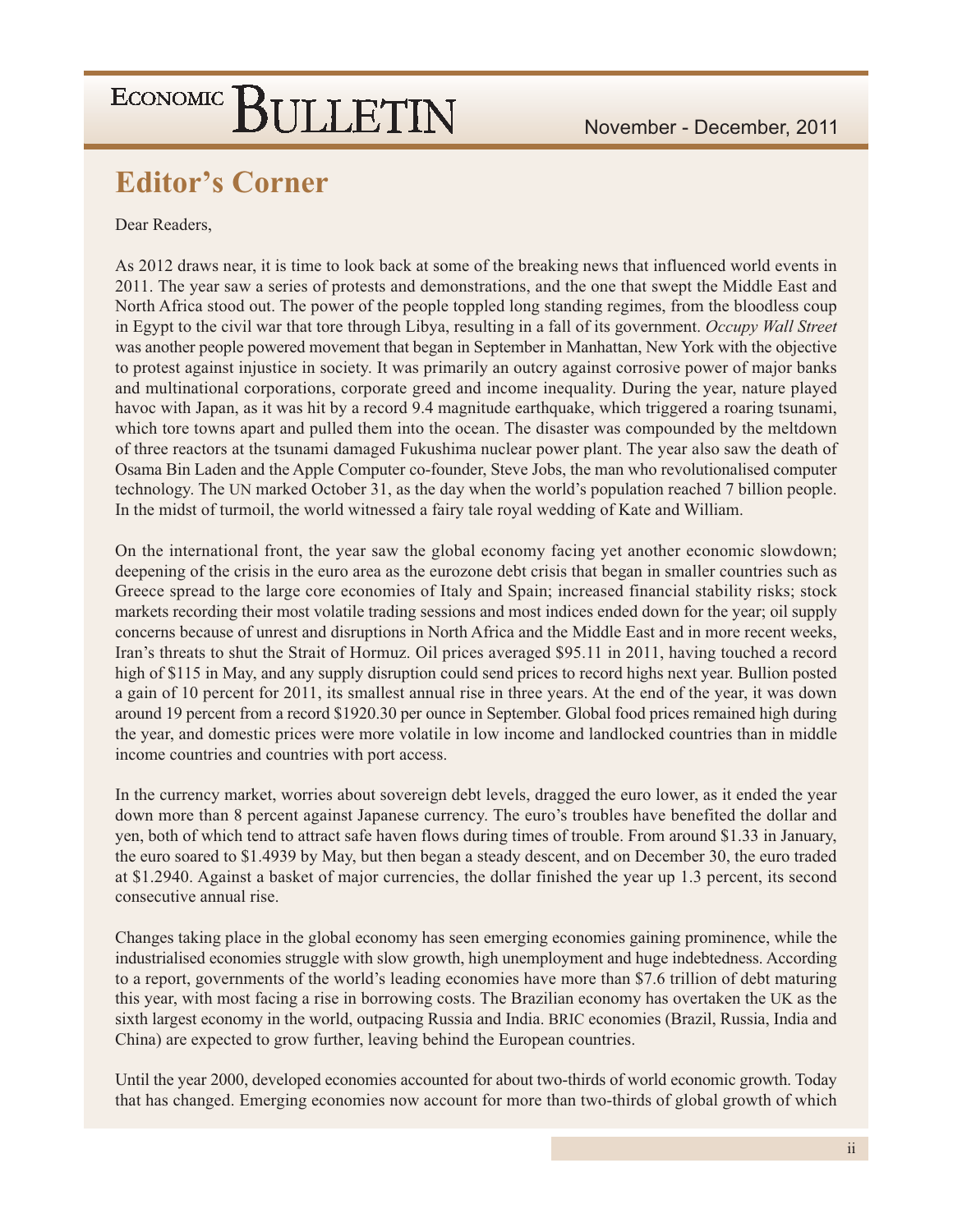China accounts for about half. Fareed Zakaria in his book, *The Post American World: Release 2.0*, writes about the rise of other countries in the world, about the transformation that is taking place, about the level playing field that is now being provided to many other countries around the world. Countries have acquired new roles, and the world is likely to see more challenges and greater assertiveness from rising nations, says the author.

A World Bank Report, Global Development Horizons 2011: Multipolarity: The New Global Economy, shows that there are changes taking place in the global economy. As the world enters the second decade of the 21st century, the distribution of global growth will become more diffuse, with no single country dominating the global economic scene. Emerging economies are rising to become a powerful force in international production, trade and finance. Developing countries share of international trade flows has risen steadily from 30 percent in 1995 to an estimated 45 percent in 2010. Much of this rise has been due to an expansion of trade not between developed countries and developing countries, but among developing countries. Similarly, more than one third of FDI in developing countries currently originates in other developing countries.

The year 2011 has witnessed a modest slowing of global economic activity, contributed by the earthquake and tsunami in Japan and the political turmoil in the Middle East. World Bank report Global Economic *Prospects*, says global GDP is projected to slowdown to 3.2 percent in 2011 after growing by 3.8 percent in 2010. Growth in high-income countries are projected to be reduced to 2.2 percent in the year, and improve to 2.6 percent in 2012. Aggregate growth in developing countries is expected to be a strong at 6.3 percent. However, growth by developing countries is likely to be impacted adversely if conditions worsen in the Middle East and if oil prices were to rise sharply, or if there is a poor harvest which could cause domestic food prices to rise.

At the home in 2011, the economy suffered from the aftermath of the 2010 floods, acute energy shortages, natural gas shortages intensifying, and affecting power generation, urban violence and lawlessness, the ongoing war on terror with its ramifications for the economy, inability to implement fiscal reforms, rising public debt which reached Rs11 trillion, and loss making public sector enterprises continuing to drain scarce fiscal resources. Financing of fiscal deficit remained a challenge, government borrowings from commercial banks showed an increase of 74.5 percent, inflation continued to remain in double digits with food inflation remaining high and foreign direct investment continued to decline as investors concern over governance issues, energy and the prevailing security situation hindered its growth.

Ayesha Mahn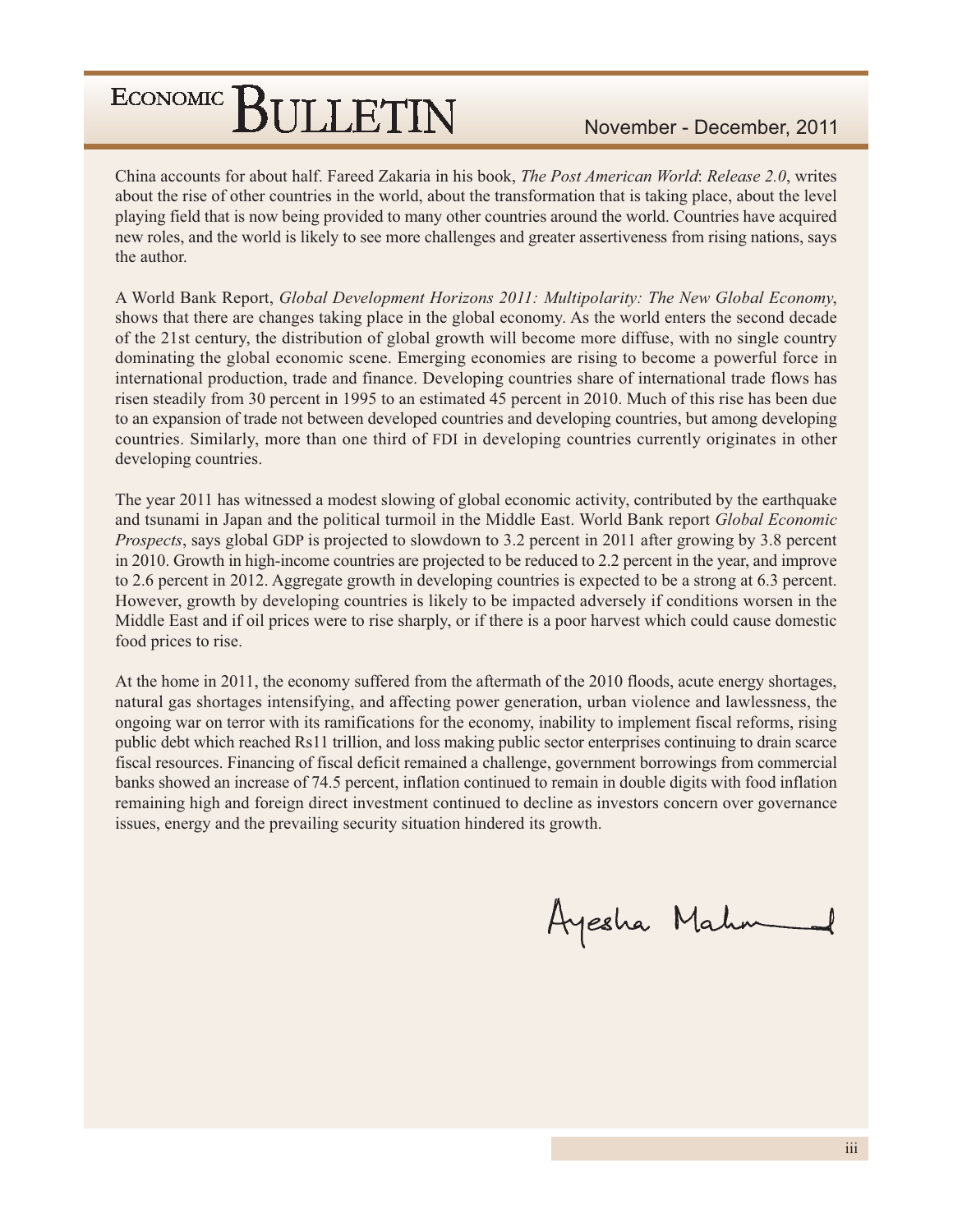Health plays a key role in the well being of

an individual, as good health has a positive

#### **Pakistan's Health Sector - A Brief Overview**

Sector

under-

effect on the efficiency and productivity of the labour force, thereby contributing to economic growth. Pakistan suffers from a high population growth and low human development, as available health facilities get thinly distributed. The country has been placed alongwith Kenya, Bangladesh, Myanmar, essential to Nigeria, Senegal in the category of countries with low human development. Although the Human Development Index has improved from 0.359 in 1980 to 0.504 in 2011, this improvement has been slow. In Sri Lanka, the ratio improved from 0.539 to 0.691 in the same period, while in India the progress has been much faster, as it started with a lower ratio (0.344) in 1980 and rose to 0.547 by 2011. In terms of HDI ranking, Pakistan is ranked 145th of 187 countries, while India is placed at 134, Nepal at 157 and Sri Lanka at 97.

Pakistan's health sector suffers from insufficient funding, mismanagement, inefficiencies, poor governance, inappropriate use of resources, inconsistencies of health policies, corruption and poor implementation challenges of reforms. While the government's health budget has been progressively increasing over the last several years, the ratio of health expenditure to GDP has remained more or less static at around  $0.5 - 0.6$  percent in the last decade.

Health & Nutrition Expenditures

|             |                     |                                                  |             | $(100, \text{DII})$ |
|-------------|---------------------|--------------------------------------------------|-------------|---------------------|
| Fiscal      |                     | Public Sector Expenditure (Federal & Provincial) |             | Health              |
| Year        | <b>Total Health</b> | Development                                      | Current     | Expenditure         |
|             | Expenditure         | Expenditure                                      | Expenditure | as % of GDP         |
| $2000 - 01$ | 24.28               | 5.94                                             | 18.34       | 0.72                |
| 2001-02     | 25.41               | 6.69                                             | 18.72       | 0.59                |
| $2002 - 03$ | 28.81               | 6.61                                             | 22.21       | 0.58                |
| 2003-04     | 32.81               | 8.50                                             | 24.31       | 0.57                |
| 2004-05     | 38.00               | 11.00                                            | 27.00       | 0.57                |
| 2005-06     | 40.00               | 16.00                                            | 24.00       | 0.51                |
| 2006-07     | 50.00               | 20.00                                            | 30.00       | 0.57                |
| 2007-08     | 60.00               | 27.22                                            | 32.67       | 0.57                |
| 2008-09     | 74.00               | 33.00                                            | 41.10       | 0.56                |
| 2009-10     | 79.00               | 38.00                                            | 41.00       | 0.54                |
| 2010-11     | 42.00               | 19.00                                            | 23.00       | 0.23                |

Source: Pakistan Economic Survey 2010-11

The sector's underperformance is the result of decades of neglect. Child and maternal mortality continue to remain high, alongwith high burden of communicable diseases. Children suffer from malnutrition, diarrhoea. water borne diseases, birth related problems, unhealthy dietary habits. Slow progress in maternal mortalilty ratio (260 per 100,000 performs live births) is attributed to high fertility rate, low rate of births attended by skilled health personnel, illiteracy, malnutrition and insufficient access to emergency obstetric care services. The average life expectancy at 67 years is well comparable with Bangladesh, Nepal and Thailand.

#### **Health Related Indicators**

|            |      | Life Expectancy | at birth<br>(years) |        |                          | Child mortality<br>rate<br>(per 1000) |                                  |  |  |  |
|------------|------|-----------------|---------------------|--------|--------------------------|---------------------------------------|----------------------------------|--|--|--|
|            |      | Male            |                     | Female | Male                     | Female                                | (per $100,000$ )<br>live births) |  |  |  |
|            | 1990 | 2009            | 1991                | 2009   | 2004-09                  | 2004-09                               | 2004-09                          |  |  |  |
| Pakistan   | 60   | 67              | 61                  | 67     | 14                       | 22                                    | 276                              |  |  |  |
| Bangladesh | 53   | 66              | 55                  | 68     | 16                       | 20                                    | 348                              |  |  |  |
| Nepal      | 54   | 66              | 54                  | 68     | 21                       | 18                                    | 281                              |  |  |  |
| Sri Lanka  | 66   | 71              | 73                  | 78     | $\overline{\phantom{0}}$ | $\overline{\phantom{0}}$              | 39                               |  |  |  |
| India      | 58   | 63              | 58                  | 66     | 9                        | 12                                    | 254                              |  |  |  |

\* National estimates Source: World Development Report 2012

|            |            | One year olds lacking | Mortality                       |     |       |  |  |
|------------|------------|-----------------------|---------------------------------|-----|-------|--|--|
|            |            | immunization against  | <b>Underfive</b>                |     | Adult |  |  |
|            | <b>DTP</b> | Measles               | $(per 1000$ (per $1000$ people) |     |       |  |  |
|            | $(\%)$     | $(\%)$                | live births)                    | F   | M     |  |  |
| Pakistan   | 15         | 20                    | 87                              | 189 | 225   |  |  |
| Bangladesh | 6          | 11                    | 52                              | 222 | 246   |  |  |
| Nepal      | 18         | 21                    | 48                              | 159 | 234   |  |  |
| Sri Lanka  | 3          | 4                     | 15                              | 82  | 275   |  |  |
| India      | 34         | 29                    | 66                              | 169 | 250   |  |  |
|            |            |                       |                                 |     |       |  |  |

Source: Human Development Report 2011

As health outcomes are poor, Pakistan is unlikely to meet many of the targets set out in the MDG health related goals. While there have been improvements in the health status of Pakistani population over the last six decades, key health indicators lag behind in relation to international targets articulated in the Millennium Declaration.

Good health is sustained economic development

Health sector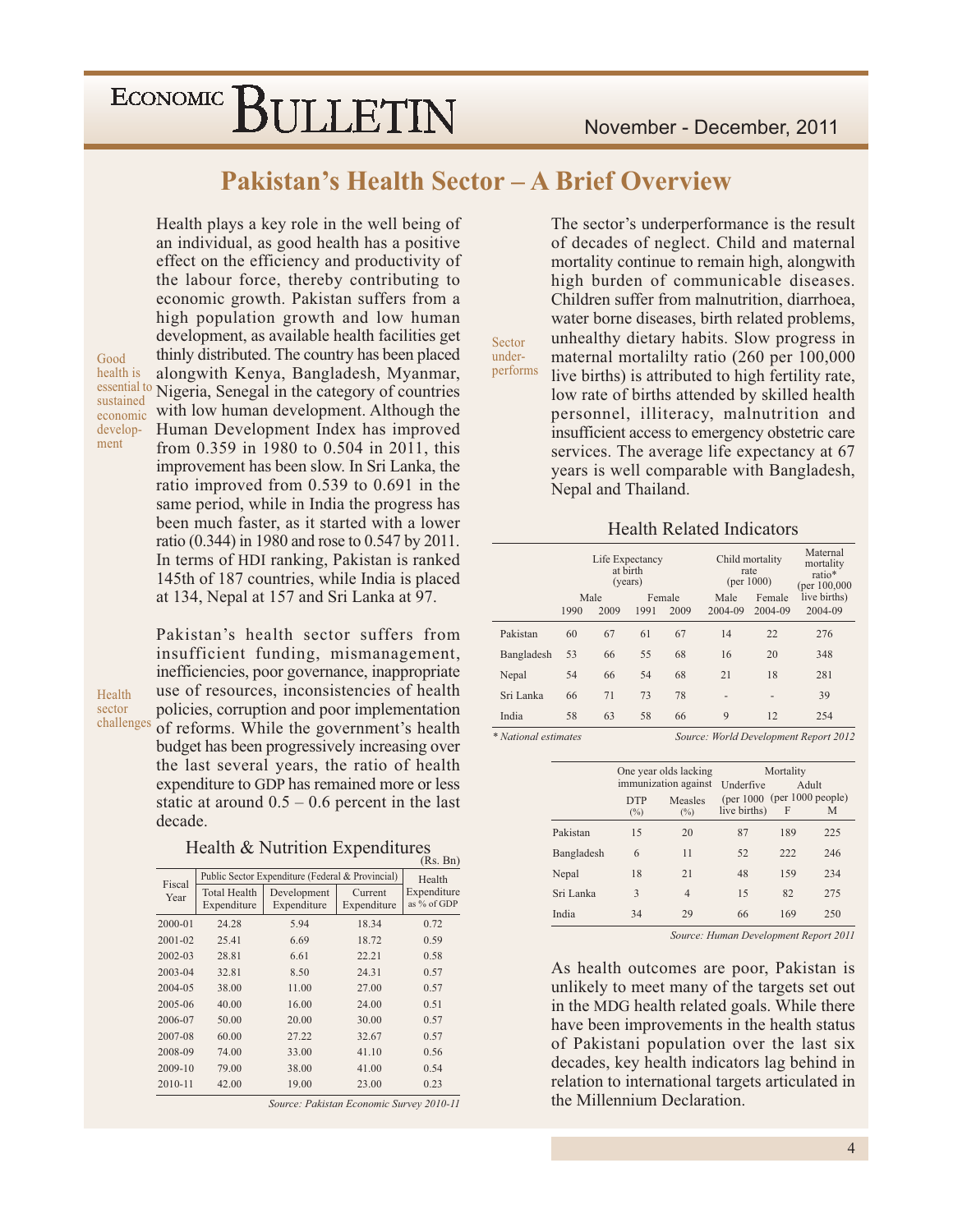#### **Health Profile**

| Population with access to safe water $(\%)$<br>$-2000$<br>81<br>88<br>79<br>83<br>80<br>91<br>91<br>82<br>$-2008$<br>88<br>90<br>80<br>88<br>90<br>92<br>91<br>87<br>Population with access to sanitation $(\%)$<br>$-2000$<br>25<br>37<br>23<br>82<br>62<br>81<br>29<br>46<br>31<br>65<br>$-2008$<br>45<br>53<br>31<br>91<br>98<br>36<br>Child immunization rate<br>One-year-olds fully immunized against measles (%)<br>98<br>78<br>$-2000$<br>50<br>59<br>72<br>77<br>99<br>54<br>$-2009$<br>71<br>89<br>79<br>98<br>80<br>96<br>98<br>74<br>One-year-olds fully immunized against DPT (%)<br>$-2000$<br>80<br>99<br>92<br>98<br>60<br>62<br>81<br>63<br>$-2009$<br>85<br>82<br>66<br>94<br>97<br>96<br>98<br>72<br>Physicians (per 1,000 people)<br>$-1998 - 2001$<br>0.51<br>0.66<br>0.23<br>0.05<br>0.43<br>0.05<br>0.78<br>0.49<br>$-2004 - 07$<br>0.58<br>0.78<br>0.30<br>0.21<br>0.55<br>0.02<br>0.92<br>0.57<br>Maternal mortality ratio (per 100,000 live births)<br>$-2000$<br>390<br>340<br>500<br>550<br>59<br>420<br>110<br>394<br>$-2008$<br>230<br>260<br>340<br>380<br>39<br>200<br>37<br>245<br>Contraceptive prevalence rate (% of women aged 15-49)<br>$-1999 - 2001$<br>70<br>47<br>28<br>54<br>39<br>31<br>42<br>46<br>$-2006 - 08$<br>30<br>53<br>68<br>35<br>54<br>48<br>39<br>51<br>People with HIV/AIDS<br>People Living with HIV/AIDS (Adults and Children) (000)<br>$-2001$<br>2,700<br>51<br>7.5<br>56<br>3.0<br>2,818T<br>$\overline{\phantom{a}}$<br>$\overline{\phantom{a}}$<br>$-2009$<br>2,400<br>6.3<br>98<br>64<br>2.8<br>< 1.0<br>< 1.0<br>2,571T<br>People with HIV/AIDS adults (% age 15-49)<br>$-2001$<br>0.5<br>0.1<br>0.5<br>0.5<br>$\overline{\phantom{0}}$<br>$\overline{\phantom{a}}$<br>$\overline{\phantom{a}}$<br>$-2009$<br>0.3<br>0.3<br>0.1<br>< 0.1<br>0.4<br>< 0.1<br>0.2<br>< 1.0<br>Public expenditure on health (% of GDP)<br>$-2000$<br>1.3<br>0.6<br>1.1<br>1.3<br>1.8<br>5.3<br>4.1<br>1.2<br>$-2009$<br>1.4<br>0.9<br>1.1<br>2.1<br>1.8<br>4.5<br>5.2<br>1.3<br>Population without access to safe water<br>% of total population<br>$-2000$<br>19<br>9<br>9<br>12<br>21<br>17<br>20<br>18<br>$\overline{9}$<br>$-2008$<br>12<br>$10\,$<br>$12\,$<br>$10\,$<br>$\,$ 8 $\,$<br>20<br>13<br>Population without access to sanitation<br>% of total population<br>$-2000$<br>75<br>63<br>54<br>77<br>18<br>38<br>19<br>71<br>69<br>69<br>9<br>$-2008$<br>55<br>47<br>35<br>$\overline{2}$<br>64<br>Child malnourished (weight for age) (% of children under-five)<br>$-2006 - 08$<br>21.1<br>14.1<br>43.5<br>31.3<br>41.3<br>38.8<br>25.7<br>41.5<br>Under-five mortality rate (per 1,000 live births)<br>$-2000$<br>92.7<br>107.7<br>89.6<br>85.4<br>20.7<br>53.3<br>92.9<br>106 |         | India | Pakistan | Bangladesh | Nepal | Sri Lanka | <b>Bhutan</b> | Maldives | South Asia<br>(weighted<br>average) |  |  |  |
|-------------------------------------------------------------------------------------------------------------------------------------------------------------------------------------------------------------------------------------------------------------------------------------------------------------------------------------------------------------------------------------------------------------------------------------------------------------------------------------------------------------------------------------------------------------------------------------------------------------------------------------------------------------------------------------------------------------------------------------------------------------------------------------------------------------------------------------------------------------------------------------------------------------------------------------------------------------------------------------------------------------------------------------------------------------------------------------------------------------------------------------------------------------------------------------------------------------------------------------------------------------------------------------------------------------------------------------------------------------------------------------------------------------------------------------------------------------------------------------------------------------------------------------------------------------------------------------------------------------------------------------------------------------------------------------------------------------------------------------------------------------------------------------------------------------------------------------------------------------------------------------------------------------------------------------------------------------------------------------------------------------------------------------------------------------------------------------------------------------------------------------------------------------------------------------------------------------------------------------------------------------------------------------------------------------------------------------------------------------------------------------------------------------------------------------------------------------------------------------------------------------------------------------------------------------------------------------------------------------------------------------------------------------------------------------------------------------------------------------------|---------|-------|----------|------------|-------|-----------|---------------|----------|-------------------------------------|--|--|--|
|                                                                                                                                                                                                                                                                                                                                                                                                                                                                                                                                                                                                                                                                                                                                                                                                                                                                                                                                                                                                                                                                                                                                                                                                                                                                                                                                                                                                                                                                                                                                                                                                                                                                                                                                                                                                                                                                                                                                                                                                                                                                                                                                                                                                                                                                                                                                                                                                                                                                                                                                                                                                                                                                                                                                           |         |       |          |            |       |           |               |          |                                     |  |  |  |
|                                                                                                                                                                                                                                                                                                                                                                                                                                                                                                                                                                                                                                                                                                                                                                                                                                                                                                                                                                                                                                                                                                                                                                                                                                                                                                                                                                                                                                                                                                                                                                                                                                                                                                                                                                                                                                                                                                                                                                                                                                                                                                                                                                                                                                                                                                                                                                                                                                                                                                                                                                                                                                                                                                                                           |         |       |          |            |       |           |               |          |                                     |  |  |  |
|                                                                                                                                                                                                                                                                                                                                                                                                                                                                                                                                                                                                                                                                                                                                                                                                                                                                                                                                                                                                                                                                                                                                                                                                                                                                                                                                                                                                                                                                                                                                                                                                                                                                                                                                                                                                                                                                                                                                                                                                                                                                                                                                                                                                                                                                                                                                                                                                                                                                                                                                                                                                                                                                                                                                           |         |       |          |            |       |           |               |          |                                     |  |  |  |
|                                                                                                                                                                                                                                                                                                                                                                                                                                                                                                                                                                                                                                                                                                                                                                                                                                                                                                                                                                                                                                                                                                                                                                                                                                                                                                                                                                                                                                                                                                                                                                                                                                                                                                                                                                                                                                                                                                                                                                                                                                                                                                                                                                                                                                                                                                                                                                                                                                                                                                                                                                                                                                                                                                                                           |         |       |          |            |       |           |               |          |                                     |  |  |  |
|                                                                                                                                                                                                                                                                                                                                                                                                                                                                                                                                                                                                                                                                                                                                                                                                                                                                                                                                                                                                                                                                                                                                                                                                                                                                                                                                                                                                                                                                                                                                                                                                                                                                                                                                                                                                                                                                                                                                                                                                                                                                                                                                                                                                                                                                                                                                                                                                                                                                                                                                                                                                                                                                                                                                           |         |       |          |            |       |           |               |          |                                     |  |  |  |
|                                                                                                                                                                                                                                                                                                                                                                                                                                                                                                                                                                                                                                                                                                                                                                                                                                                                                                                                                                                                                                                                                                                                                                                                                                                                                                                                                                                                                                                                                                                                                                                                                                                                                                                                                                                                                                                                                                                                                                                                                                                                                                                                                                                                                                                                                                                                                                                                                                                                                                                                                                                                                                                                                                                                           |         |       |          |            |       |           |               |          |                                     |  |  |  |
|                                                                                                                                                                                                                                                                                                                                                                                                                                                                                                                                                                                                                                                                                                                                                                                                                                                                                                                                                                                                                                                                                                                                                                                                                                                                                                                                                                                                                                                                                                                                                                                                                                                                                                                                                                                                                                                                                                                                                                                                                                                                                                                                                                                                                                                                                                                                                                                                                                                                                                                                                                                                                                                                                                                                           |         |       |          |            |       |           |               |          |                                     |  |  |  |
|                                                                                                                                                                                                                                                                                                                                                                                                                                                                                                                                                                                                                                                                                                                                                                                                                                                                                                                                                                                                                                                                                                                                                                                                                                                                                                                                                                                                                                                                                                                                                                                                                                                                                                                                                                                                                                                                                                                                                                                                                                                                                                                                                                                                                                                                                                                                                                                                                                                                                                                                                                                                                                                                                                                                           |         |       |          |            |       |           |               |          |                                     |  |  |  |
|                                                                                                                                                                                                                                                                                                                                                                                                                                                                                                                                                                                                                                                                                                                                                                                                                                                                                                                                                                                                                                                                                                                                                                                                                                                                                                                                                                                                                                                                                                                                                                                                                                                                                                                                                                                                                                                                                                                                                                                                                                                                                                                                                                                                                                                                                                                                                                                                                                                                                                                                                                                                                                                                                                                                           |         |       |          |            |       |           |               |          |                                     |  |  |  |
|                                                                                                                                                                                                                                                                                                                                                                                                                                                                                                                                                                                                                                                                                                                                                                                                                                                                                                                                                                                                                                                                                                                                                                                                                                                                                                                                                                                                                                                                                                                                                                                                                                                                                                                                                                                                                                                                                                                                                                                                                                                                                                                                                                                                                                                                                                                                                                                                                                                                                                                                                                                                                                                                                                                                           |         |       |          |            |       |           |               |          |                                     |  |  |  |
|                                                                                                                                                                                                                                                                                                                                                                                                                                                                                                                                                                                                                                                                                                                                                                                                                                                                                                                                                                                                                                                                                                                                                                                                                                                                                                                                                                                                                                                                                                                                                                                                                                                                                                                                                                                                                                                                                                                                                                                                                                                                                                                                                                                                                                                                                                                                                                                                                                                                                                                                                                                                                                                                                                                                           |         |       |          |            |       |           |               |          |                                     |  |  |  |
|                                                                                                                                                                                                                                                                                                                                                                                                                                                                                                                                                                                                                                                                                                                                                                                                                                                                                                                                                                                                                                                                                                                                                                                                                                                                                                                                                                                                                                                                                                                                                                                                                                                                                                                                                                                                                                                                                                                                                                                                                                                                                                                                                                                                                                                                                                                                                                                                                                                                                                                                                                                                                                                                                                                                           |         |       |          |            |       |           |               |          |                                     |  |  |  |
|                                                                                                                                                                                                                                                                                                                                                                                                                                                                                                                                                                                                                                                                                                                                                                                                                                                                                                                                                                                                                                                                                                                                                                                                                                                                                                                                                                                                                                                                                                                                                                                                                                                                                                                                                                                                                                                                                                                                                                                                                                                                                                                                                                                                                                                                                                                                                                                                                                                                                                                                                                                                                                                                                                                                           |         |       |          |            |       |           |               |          |                                     |  |  |  |
|                                                                                                                                                                                                                                                                                                                                                                                                                                                                                                                                                                                                                                                                                                                                                                                                                                                                                                                                                                                                                                                                                                                                                                                                                                                                                                                                                                                                                                                                                                                                                                                                                                                                                                                                                                                                                                                                                                                                                                                                                                                                                                                                                                                                                                                                                                                                                                                                                                                                                                                                                                                                                                                                                                                                           |         |       |          |            |       |           |               |          |                                     |  |  |  |
|                                                                                                                                                                                                                                                                                                                                                                                                                                                                                                                                                                                                                                                                                                                                                                                                                                                                                                                                                                                                                                                                                                                                                                                                                                                                                                                                                                                                                                                                                                                                                                                                                                                                                                                                                                                                                                                                                                                                                                                                                                                                                                                                                                                                                                                                                                                                                                                                                                                                                                                                                                                                                                                                                                                                           |         |       |          |            |       |           |               |          |                                     |  |  |  |
|                                                                                                                                                                                                                                                                                                                                                                                                                                                                                                                                                                                                                                                                                                                                                                                                                                                                                                                                                                                                                                                                                                                                                                                                                                                                                                                                                                                                                                                                                                                                                                                                                                                                                                                                                                                                                                                                                                                                                                                                                                                                                                                                                                                                                                                                                                                                                                                                                                                                                                                                                                                                                                                                                                                                           |         |       |          |            |       |           |               |          |                                     |  |  |  |
|                                                                                                                                                                                                                                                                                                                                                                                                                                                                                                                                                                                                                                                                                                                                                                                                                                                                                                                                                                                                                                                                                                                                                                                                                                                                                                                                                                                                                                                                                                                                                                                                                                                                                                                                                                                                                                                                                                                                                                                                                                                                                                                                                                                                                                                                                                                                                                                                                                                                                                                                                                                                                                                                                                                                           |         |       |          |            |       |           |               |          |                                     |  |  |  |
|                                                                                                                                                                                                                                                                                                                                                                                                                                                                                                                                                                                                                                                                                                                                                                                                                                                                                                                                                                                                                                                                                                                                                                                                                                                                                                                                                                                                                                                                                                                                                                                                                                                                                                                                                                                                                                                                                                                                                                                                                                                                                                                                                                                                                                                                                                                                                                                                                                                                                                                                                                                                                                                                                                                                           |         |       |          |            |       |           |               |          |                                     |  |  |  |
|                                                                                                                                                                                                                                                                                                                                                                                                                                                                                                                                                                                                                                                                                                                                                                                                                                                                                                                                                                                                                                                                                                                                                                                                                                                                                                                                                                                                                                                                                                                                                                                                                                                                                                                                                                                                                                                                                                                                                                                                                                                                                                                                                                                                                                                                                                                                                                                                                                                                                                                                                                                                                                                                                                                                           |         |       |          |            |       |           |               |          |                                     |  |  |  |
|                                                                                                                                                                                                                                                                                                                                                                                                                                                                                                                                                                                                                                                                                                                                                                                                                                                                                                                                                                                                                                                                                                                                                                                                                                                                                                                                                                                                                                                                                                                                                                                                                                                                                                                                                                                                                                                                                                                                                                                                                                                                                                                                                                                                                                                                                                                                                                                                                                                                                                                                                                                                                                                                                                                                           |         |       |          |            |       |           |               |          |                                     |  |  |  |
|                                                                                                                                                                                                                                                                                                                                                                                                                                                                                                                                                                                                                                                                                                                                                                                                                                                                                                                                                                                                                                                                                                                                                                                                                                                                                                                                                                                                                                                                                                                                                                                                                                                                                                                                                                                                                                                                                                                                                                                                                                                                                                                                                                                                                                                                                                                                                                                                                                                                                                                                                                                                                                                                                                                                           |         |       |          |            |       |           |               |          |                                     |  |  |  |
|                                                                                                                                                                                                                                                                                                                                                                                                                                                                                                                                                                                                                                                                                                                                                                                                                                                                                                                                                                                                                                                                                                                                                                                                                                                                                                                                                                                                                                                                                                                                                                                                                                                                                                                                                                                                                                                                                                                                                                                                                                                                                                                                                                                                                                                                                                                                                                                                                                                                                                                                                                                                                                                                                                                                           |         |       |          |            |       |           |               |          |                                     |  |  |  |
|                                                                                                                                                                                                                                                                                                                                                                                                                                                                                                                                                                                                                                                                                                                                                                                                                                                                                                                                                                                                                                                                                                                                                                                                                                                                                                                                                                                                                                                                                                                                                                                                                                                                                                                                                                                                                                                                                                                                                                                                                                                                                                                                                                                                                                                                                                                                                                                                                                                                                                                                                                                                                                                                                                                                           |         |       |          |            |       |           |               |          |                                     |  |  |  |
|                                                                                                                                                                                                                                                                                                                                                                                                                                                                                                                                                                                                                                                                                                                                                                                                                                                                                                                                                                                                                                                                                                                                                                                                                                                                                                                                                                                                                                                                                                                                                                                                                                                                                                                                                                                                                                                                                                                                                                                                                                                                                                                                                                                                                                                                                                                                                                                                                                                                                                                                                                                                                                                                                                                                           |         |       |          |            |       |           |               |          |                                     |  |  |  |
|                                                                                                                                                                                                                                                                                                                                                                                                                                                                                                                                                                                                                                                                                                                                                                                                                                                                                                                                                                                                                                                                                                                                                                                                                                                                                                                                                                                                                                                                                                                                                                                                                                                                                                                                                                                                                                                                                                                                                                                                                                                                                                                                                                                                                                                                                                                                                                                                                                                                                                                                                                                                                                                                                                                                           |         |       |          |            |       |           |               |          |                                     |  |  |  |
|                                                                                                                                                                                                                                                                                                                                                                                                                                                                                                                                                                                                                                                                                                                                                                                                                                                                                                                                                                                                                                                                                                                                                                                                                                                                                                                                                                                                                                                                                                                                                                                                                                                                                                                                                                                                                                                                                                                                                                                                                                                                                                                                                                                                                                                                                                                                                                                                                                                                                                                                                                                                                                                                                                                                           |         |       |          |            |       |           |               |          |                                     |  |  |  |
|                                                                                                                                                                                                                                                                                                                                                                                                                                                                                                                                                                                                                                                                                                                                                                                                                                                                                                                                                                                                                                                                                                                                                                                                                                                                                                                                                                                                                                                                                                                                                                                                                                                                                                                                                                                                                                                                                                                                                                                                                                                                                                                                                                                                                                                                                                                                                                                                                                                                                                                                                                                                                                                                                                                                           |         |       |          |            |       |           |               |          |                                     |  |  |  |
|                                                                                                                                                                                                                                                                                                                                                                                                                                                                                                                                                                                                                                                                                                                                                                                                                                                                                                                                                                                                                                                                                                                                                                                                                                                                                                                                                                                                                                                                                                                                                                                                                                                                                                                                                                                                                                                                                                                                                                                                                                                                                                                                                                                                                                                                                                                                                                                                                                                                                                                                                                                                                                                                                                                                           |         |       |          |            |       |           |               |          |                                     |  |  |  |
|                                                                                                                                                                                                                                                                                                                                                                                                                                                                                                                                                                                                                                                                                                                                                                                                                                                                                                                                                                                                                                                                                                                                                                                                                                                                                                                                                                                                                                                                                                                                                                                                                                                                                                                                                                                                                                                                                                                                                                                                                                                                                                                                                                                                                                                                                                                                                                                                                                                                                                                                                                                                                                                                                                                                           |         |       |          |            |       |           |               |          |                                     |  |  |  |
|                                                                                                                                                                                                                                                                                                                                                                                                                                                                                                                                                                                                                                                                                                                                                                                                                                                                                                                                                                                                                                                                                                                                                                                                                                                                                                                                                                                                                                                                                                                                                                                                                                                                                                                                                                                                                                                                                                                                                                                                                                                                                                                                                                                                                                                                                                                                                                                                                                                                                                                                                                                                                                                                                                                                           |         |       |          |            |       |           |               |          |                                     |  |  |  |
|                                                                                                                                                                                                                                                                                                                                                                                                                                                                                                                                                                                                                                                                                                                                                                                                                                                                                                                                                                                                                                                                                                                                                                                                                                                                                                                                                                                                                                                                                                                                                                                                                                                                                                                                                                                                                                                                                                                                                                                                                                                                                                                                                                                                                                                                                                                                                                                                                                                                                                                                                                                                                                                                                                                                           |         |       |          |            |       |           |               |          |                                     |  |  |  |
|                                                                                                                                                                                                                                                                                                                                                                                                                                                                                                                                                                                                                                                                                                                                                                                                                                                                                                                                                                                                                                                                                                                                                                                                                                                                                                                                                                                                                                                                                                                                                                                                                                                                                                                                                                                                                                                                                                                                                                                                                                                                                                                                                                                                                                                                                                                                                                                                                                                                                                                                                                                                                                                                                                                                           |         |       |          |            |       |           |               |          |                                     |  |  |  |
|                                                                                                                                                                                                                                                                                                                                                                                                                                                                                                                                                                                                                                                                                                                                                                                                                                                                                                                                                                                                                                                                                                                                                                                                                                                                                                                                                                                                                                                                                                                                                                                                                                                                                                                                                                                                                                                                                                                                                                                                                                                                                                                                                                                                                                                                                                                                                                                                                                                                                                                                                                                                                                                                                                                                           |         |       |          |            |       |           |               |          |                                     |  |  |  |
|                                                                                                                                                                                                                                                                                                                                                                                                                                                                                                                                                                                                                                                                                                                                                                                                                                                                                                                                                                                                                                                                                                                                                                                                                                                                                                                                                                                                                                                                                                                                                                                                                                                                                                                                                                                                                                                                                                                                                                                                                                                                                                                                                                                                                                                                                                                                                                                                                                                                                                                                                                                                                                                                                                                                           |         |       |          |            |       |           |               |          |                                     |  |  |  |
|                                                                                                                                                                                                                                                                                                                                                                                                                                                                                                                                                                                                                                                                                                                                                                                                                                                                                                                                                                                                                                                                                                                                                                                                                                                                                                                                                                                                                                                                                                                                                                                                                                                                                                                                                                                                                                                                                                                                                                                                                                                                                                                                                                                                                                                                                                                                                                                                                                                                                                                                                                                                                                                                                                                                           |         |       |          |            |       |           |               |          |                                     |  |  |  |
|                                                                                                                                                                                                                                                                                                                                                                                                                                                                                                                                                                                                                                                                                                                                                                                                                                                                                                                                                                                                                                                                                                                                                                                                                                                                                                                                                                                                                                                                                                                                                                                                                                                                                                                                                                                                                                                                                                                                                                                                                                                                                                                                                                                                                                                                                                                                                                                                                                                                                                                                                                                                                                                                                                                                           |         |       |          |            |       |           |               |          |                                     |  |  |  |
|                                                                                                                                                                                                                                                                                                                                                                                                                                                                                                                                                                                                                                                                                                                                                                                                                                                                                                                                                                                                                                                                                                                                                                                                                                                                                                                                                                                                                                                                                                                                                                                                                                                                                                                                                                                                                                                                                                                                                                                                                                                                                                                                                                                                                                                                                                                                                                                                                                                                                                                                                                                                                                                                                                                                           |         |       |          |            |       |           |               |          |                                     |  |  |  |
|                                                                                                                                                                                                                                                                                                                                                                                                                                                                                                                                                                                                                                                                                                                                                                                                                                                                                                                                                                                                                                                                                                                                                                                                                                                                                                                                                                                                                                                                                                                                                                                                                                                                                                                                                                                                                                                                                                                                                                                                                                                                                                                                                                                                                                                                                                                                                                                                                                                                                                                                                                                                                                                                                                                                           |         |       |          |            |       |           |               |          |                                     |  |  |  |
|                                                                                                                                                                                                                                                                                                                                                                                                                                                                                                                                                                                                                                                                                                                                                                                                                                                                                                                                                                                                                                                                                                                                                                                                                                                                                                                                                                                                                                                                                                                                                                                                                                                                                                                                                                                                                                                                                                                                                                                                                                                                                                                                                                                                                                                                                                                                                                                                                                                                                                                                                                                                                                                                                                                                           |         |       |          |            |       |           |               |          |                                     |  |  |  |
|                                                                                                                                                                                                                                                                                                                                                                                                                                                                                                                                                                                                                                                                                                                                                                                                                                                                                                                                                                                                                                                                                                                                                                                                                                                                                                                                                                                                                                                                                                                                                                                                                                                                                                                                                                                                                                                                                                                                                                                                                                                                                                                                                                                                                                                                                                                                                                                                                                                                                                                                                                                                                                                                                                                                           |         |       |          |            |       |           |               |          |                                     |  |  |  |
|                                                                                                                                                                                                                                                                                                                                                                                                                                                                                                                                                                                                                                                                                                                                                                                                                                                                                                                                                                                                                                                                                                                                                                                                                                                                                                                                                                                                                                                                                                                                                                                                                                                                                                                                                                                                                                                                                                                                                                                                                                                                                                                                                                                                                                                                                                                                                                                                                                                                                                                                                                                                                                                                                                                                           |         |       |          |            |       |           |               |          |                                     |  |  |  |
|                                                                                                                                                                                                                                                                                                                                                                                                                                                                                                                                                                                                                                                                                                                                                                                                                                                                                                                                                                                                                                                                                                                                                                                                                                                                                                                                                                                                                                                                                                                                                                                                                                                                                                                                                                                                                                                                                                                                                                                                                                                                                                                                                                                                                                                                                                                                                                                                                                                                                                                                                                                                                                                                                                                                           |         |       |          |            |       |           |               |          |                                     |  |  |  |
|                                                                                                                                                                                                                                                                                                                                                                                                                                                                                                                                                                                                                                                                                                                                                                                                                                                                                                                                                                                                                                                                                                                                                                                                                                                                                                                                                                                                                                                                                                                                                                                                                                                                                                                                                                                                                                                                                                                                                                                                                                                                                                                                                                                                                                                                                                                                                                                                                                                                                                                                                                                                                                                                                                                                           |         |       |          |            |       |           |               |          |                                     |  |  |  |
|                                                                                                                                                                                                                                                                                                                                                                                                                                                                                                                                                                                                                                                                                                                                                                                                                                                                                                                                                                                                                                                                                                                                                                                                                                                                                                                                                                                                                                                                                                                                                                                                                                                                                                                                                                                                                                                                                                                                                                                                                                                                                                                                                                                                                                                                                                                                                                                                                                                                                                                                                                                                                                                                                                                                           |         |       |          |            |       |           |               |          |                                     |  |  |  |
|                                                                                                                                                                                                                                                                                                                                                                                                                                                                                                                                                                                                                                                                                                                                                                                                                                                                                                                                                                                                                                                                                                                                                                                                                                                                                                                                                                                                                                                                                                                                                                                                                                                                                                                                                                                                                                                                                                                                                                                                                                                                                                                                                                                                                                                                                                                                                                                                                                                                                                                                                                                                                                                                                                                                           |         |       |          |            |       |           |               |          |                                     |  |  |  |
|                                                                                                                                                                                                                                                                                                                                                                                                                                                                                                                                                                                                                                                                                                                                                                                                                                                                                                                                                                                                                                                                                                                                                                                                                                                                                                                                                                                                                                                                                                                                                                                                                                                                                                                                                                                                                                                                                                                                                                                                                                                                                                                                                                                                                                                                                                                                                                                                                                                                                                                                                                                                                                                                                                                                           |         |       |          |            |       |           |               |          |                                     |  |  |  |
|                                                                                                                                                                                                                                                                                                                                                                                                                                                                                                                                                                                                                                                                                                                                                                                                                                                                                                                                                                                                                                                                                                                                                                                                                                                                                                                                                                                                                                                                                                                                                                                                                                                                                                                                                                                                                                                                                                                                                                                                                                                                                                                                                                                                                                                                                                                                                                                                                                                                                                                                                                                                                                                                                                                                           | $-2009$ | 65.6  | $87.0\,$ | 52.0       | 48.2  | 14.7      | $78.6\,$      | 12.7     | 65.7                                |  |  |  |

Source: Human Development in South Asia 2010-11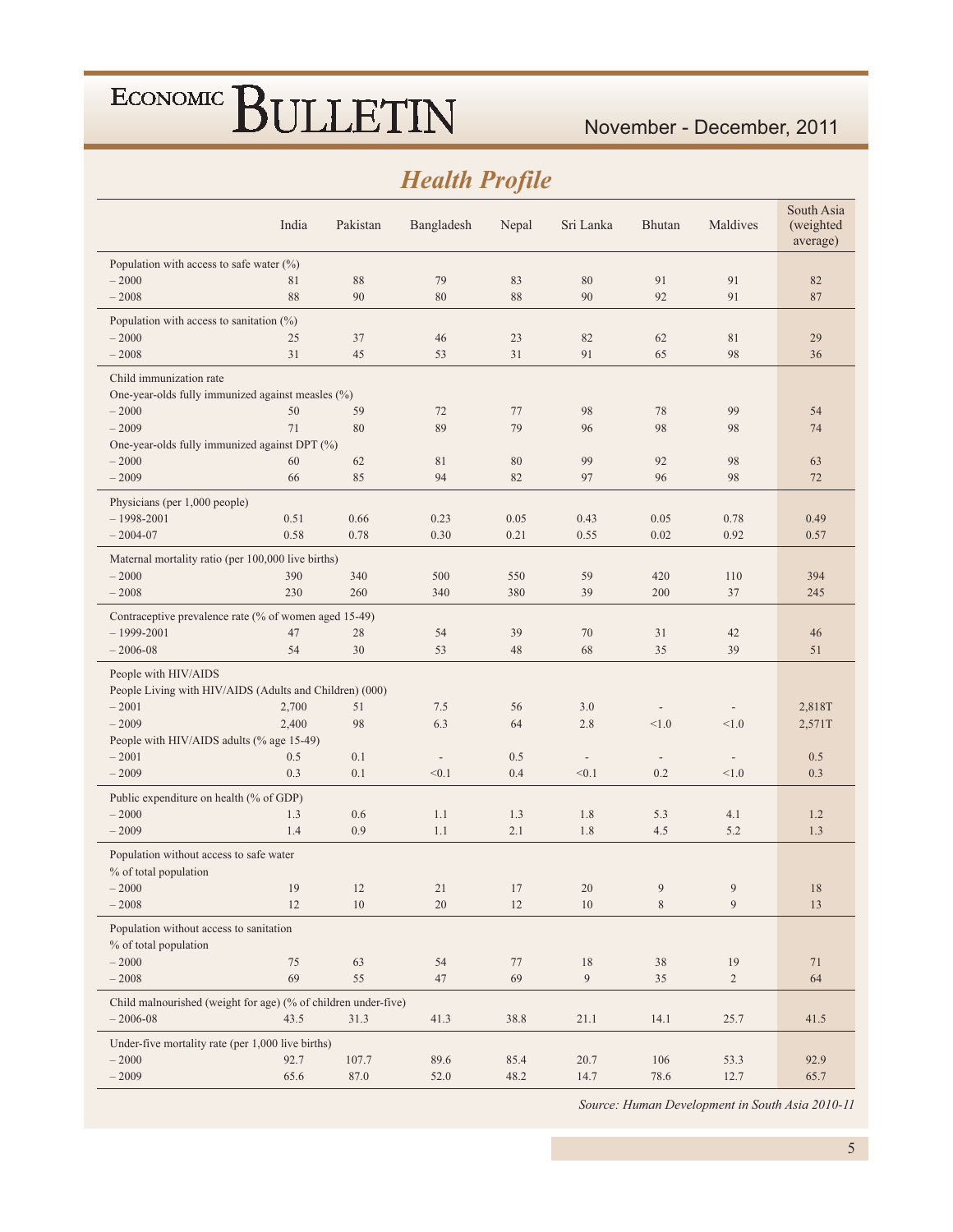The Planning Commission, Government of Pakistan in the report titled, Pakistan Millennium Development Goals Report 2010, shows the progress made towards each of the 8 goals. The progress made towards the achievement of the health related MDGs continue to vary across the range of different goals and indicators of each goal. Goals 4, 5 and 6 relate to child mortality, maternal health, and combating HIV&Aids, malaria and other diseases respectively. Under 5 mortality rate is to decline to 52 by 2015. Over 1990-91 to 2010, child mortality declined from 140 to 89 per thousand live births. MTDF was to reduce the rate to  $77$  (2009-10). Infant mortality is to be reduced to 40 by 2015 (it is  $63.3$  in 2010).

A UNDP report on Pakistan says, "there seems very little possibility of meeting the MDGs." Special efforts would be required to meet the targets. With respect to child immunisation against measles, there are weaknesses in service delivery planning, implementation and overall management resulting in suboptimal access and utilisation of immunisation services. Lady health workers coverage is to be universal by 2015. This has increased significantly and the target seems to be easily achievable.

There has been slow progress in improving child health outcomes, because of a number of factors. These include among others, illiteracy, gender inequality, lack of access to safe drinking water, inadequate sanitation,

#### November - December, 2011

food insecurity, high prevalence of communicable diseases and malnutrition. Better sanitation and supply of potable water would cut down on diseases, especially diarrhoeal disorders and parasite borne illnesses. Reducing the incidence of disease would automatically reduce the burden of the health sector.

Pakistan suffers from a high rate of maternal mortality. MDG target is reducing the ratio from 533 per  $100,000$  live births to 140 by 2015. In 2008, the ratio was 260. To achieve the target would be challenging and require immense resources and efforts. Only 39 percent of births are attended by skilled health personnel, and their absence involves great risk for mothers. The effective way to prevent maternal deaths is that deliveries must be attended by skilled personnel who can recognize danger signs and treat or refer any complications that arise.

In some parts of the country, primary health care facilities are lacking, at places facilities lack female staff, which restrict women's access to health care facilities or travelling over long distances to reach the health facility. Pakistan has considerable distance to go to meet the MDG target of halving maternal mortality to 140, and increasing the proportion of births attended by skilled health personnel. Achieving some of the targets of other indicators of Goal 5 would be challenging and require herculean efforts, states the Report.

High

maternal

mortality

|      |           |              |                            |                                 | Health Facilities and Personnel |                  |          |                                   |              | (Nos)         |
|------|-----------|--------------|----------------------------|---------------------------------|---------------------------------|------------------|----------|-----------------------------------|--------------|---------------|
| Year | Hospitals | Dispensaries | Rural<br>Health<br>Centres | <b>Basic</b><br>Health<br>Units | <b>MCH</b><br>Centres           | Doctors<br>(000) | Dentists | Lady<br>Health<br><b>Visitors</b> | Mid<br>Wives | <b>Nurses</b> |
| 2001 | 907       | 4625         | 541                        | 5230                            | 879                             | 97               | 4612     | 5669                              | 22711        | 40019         |
| 2002 | 906       | 4590         | 550                        | 5308                            | 862                             | 103              | 5058     | 6397                              | 23084        | 44520         |
| 2003 | 906       | 4554         | 552                        | 5290                            | 907                             | 108              | 5531     | 6599                              | 23318        | 46331         |
| 2004 | 916       | 4582         | 552                        | 5301                            | 906                             | 113              | 6128     | 6741                              | 23559        | 48446         |
| 2005 | 919       | 4632         | 556                        | 5334                            | 907                             | 118              | 6743     | 7073                              | 23897        | 51270         |
| 2006 | 924       | 4712         | 560                        | 5336                            | 906                             | 123              | 7438     | 8405                              | 24692        | 57646         |
| 2007 | 945       | 4755         | 562                        | 5349                            | 903                             | 128              | 8215     | 9302                              | 25261        | 62651         |
| 2008 | 948       | 4794         | 561                        | 5310                            | 908                             | 134              | 9013     | 10002                             | 25534        | 65387         |
| 2009 | 968       | 4813         | 572                        | 5345                            | 906                             | 140              | 9822     | 10731                             | 26225        | 69313         |
| 2010 | 972       | 4842         | 577                        | 5344                            | 909                             | 145              | 10508    | 11510                             | 27153        | 73244         |

Source: Pakistan Statistical Yearbook 2011

Progress towards health related **MDGs**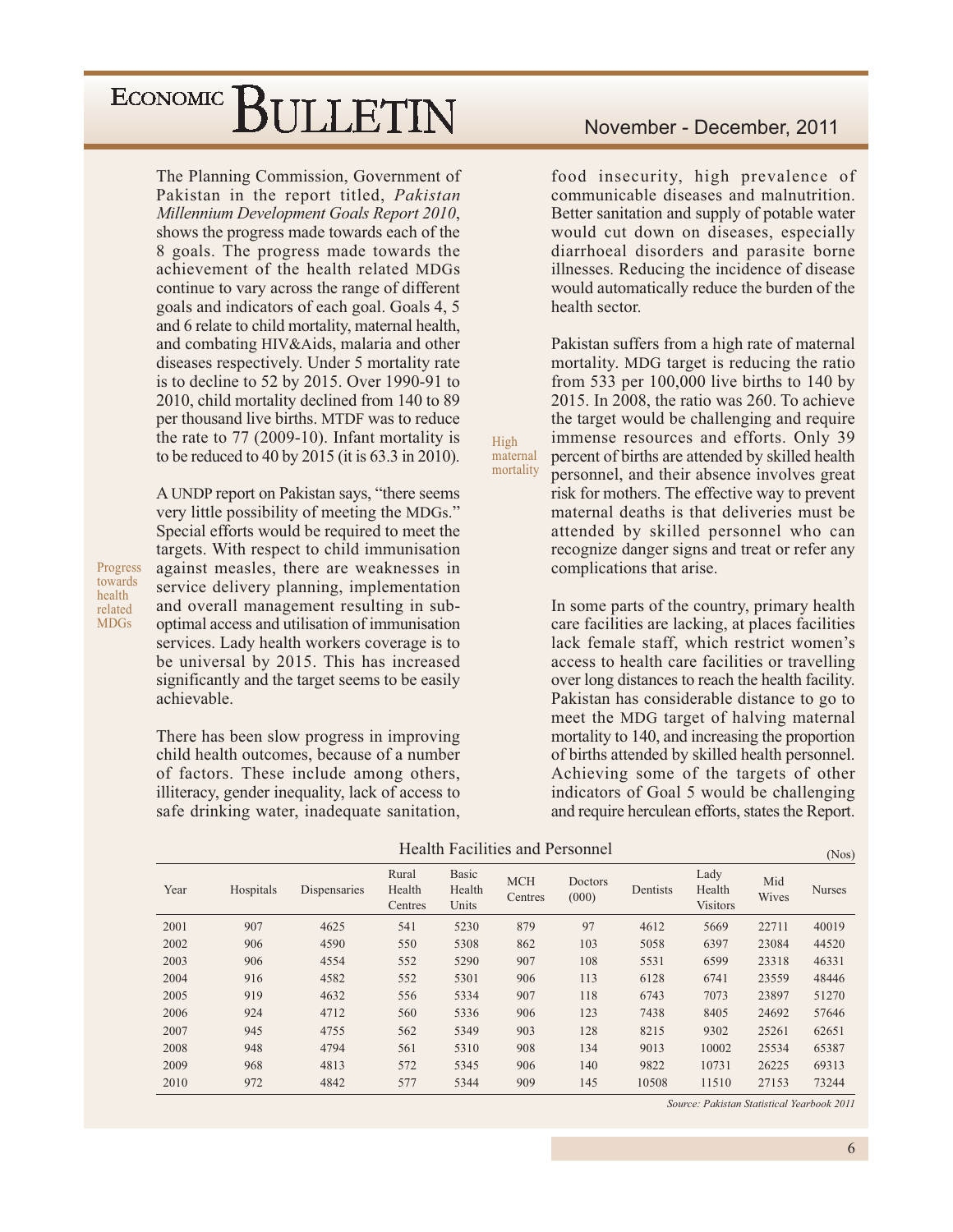#### November - December, 2011

| Indicators                                                                                                      | Definitions                                                                                                 | 1990-91 | 2000-01 | 2004-05          | PRSP<br>Target<br>2005-06 | <b>MTDF</b><br>Target<br>2009-10 | <b>MDG</b><br>Target<br>2015 |
|-----------------------------------------------------------------------------------------------------------------|-------------------------------------------------------------------------------------------------------------|---------|---------|------------------|---------------------------|----------------------------------|------------------------------|
| Under-five mortality rate                                                                                       | No. of deaths of children under five.<br>year of age per thousand live births                               | 140     | 105     | 100              | 80                        | 77                               | 52                           |
| Infant mortality rate                                                                                           | No. of deaths of children under 1<br>year of age per thousand live births                                   | 102     | 77      | 73               | 63                        | 65                               | 40                           |
| Proportion of fully immunised<br>children 12-23 months $(\% )$                                                  | Proportion of children of 12 to 23<br>months of age who are fully vaccinated<br>against EPI target diseases | 75      | 53      | 77(M:78)<br>F:77 | 82                        | 90                               | >90                          |
| Proportion of under 1 year children<br>immunised against measles (%)                                            | Proportion of children 12 months of<br>age and received measles vaccine                                     | 80      | 57      | 78               | 80                        | 90                               | >90                          |
| Proportion of children under five<br>who suffered from diarrhoea in the<br>last 30 days and received ORT $(\%)$ | Proportion of children under 5 years<br>suffering from diarrhoea in<br>past 30 days                         | 26      | 12      | 16               | n/a                       | 16                               | >10                          |
| Lady Health Workers' coverage<br>of target population $(\%)$                                                    | Households covered by Lady Health<br>Workers for health care services                                       | n/a     | 33.6    | 80               | 83                        | 90                               | 100                          |

#### Goal 4: Reduce Child Mortality **Millennium Development Goals**

#### Goal 5: Improve Maternal Health

| <b>Indicators</b>                                            | <b>Definitions</b>                                                                                         | 1990-91 | $2004 - 05$ | 2008-09 | <b>MTDF</b><br>Target<br>$2009-10$ | <b>MDG</b><br>Target<br>2015 |
|--------------------------------------------------------------|------------------------------------------------------------------------------------------------------------|---------|-------------|---------|------------------------------------|------------------------------|
| Maternal Mortality Ratio (MMR)                               | No. of mothers dying due to<br>complications of pregnancy and delivery<br>per 100,000 live births          | 533     | 400         | n/a     | 300                                | 140                          |
| Proportion of births attended<br>by skilled birth attendants | Proportion of deliveries attended by skilled<br>health personnel MOs, midwives, LHVs)                      | 18      | 48          | 41      | 60                                 | >90                          |
| Contraceptive Prevalence Rate                                | Proportion of eligible couples for<br>family planning programmes using<br>one of the contraceptive methods | 12      | n/a         | 78      | 51                                 | 55                           |
| <b>Total Fertility Rate</b>                                  | Average number of children a woman<br>delivered during her reproductive age                                | 5.4     | n/a         | 3.75    | 2.7                                | 2.1                          |

#### Goal 6: Combat HIV & Aids, Malaria and other Diseases

| Indicators                                                                                                                 | Definitions                                                                                                                                                                                 | 1990-91 | 2001-02 | 2004-05        | PRSP<br>Target<br>2005-06 | <b>MTDF</b><br>Target<br>2009-10 | <b>MDG</b><br>Target<br>2015           |
|----------------------------------------------------------------------------------------------------------------------------|---------------------------------------------------------------------------------------------------------------------------------------------------------------------------------------------|---------|---------|----------------|---------------------------|----------------------------------|----------------------------------------|
| HIV prevalence among 15-24<br>year old pregnant women (%)                                                                  |                                                                                                                                                                                             | n/a     | 0.03    | 0.03           | n/a                       | n/a                              | Baseline to<br>be reduced<br>by $50\%$ |
| HIV prevalence among vulnerable<br>group (e.g., active sexual<br>workers) $(\% )$                                          |                                                                                                                                                                                             | n/a     | 0.03    | $\overline{2}$ | n/a                       | n/a                              | Baseline to<br>be reduced<br>by $50\%$ |
| Proportion of population in malaria<br>risk areas using effective malaria<br>prevention and treatment<br>measures. $(\% )$ | Proportion of population living in 19 high<br>risk districts of Pakistan having access and<br>using effective malaria prevention and treat-<br>ment as guided in roll back malaria strategy | n/a     | 20      | 30             | 25                        | 50                               | 75                                     |
| Incidence of tuberculosis per<br>100,000 population                                                                        | Total number of TB cases per<br>100,000 population                                                                                                                                          | n/a     | 177     | 160            | 133                       | 130                              | 45                                     |
| Proportion of TB cases detected and<br>cured under DOTS (Direct Observed<br>Treatment Short Course). (%)                   | Proportion of TB cases detected and<br>managed through DOTS strategy                                                                                                                        | n/a     | 25      | 40             | 70                        | 80                               | 85                                     |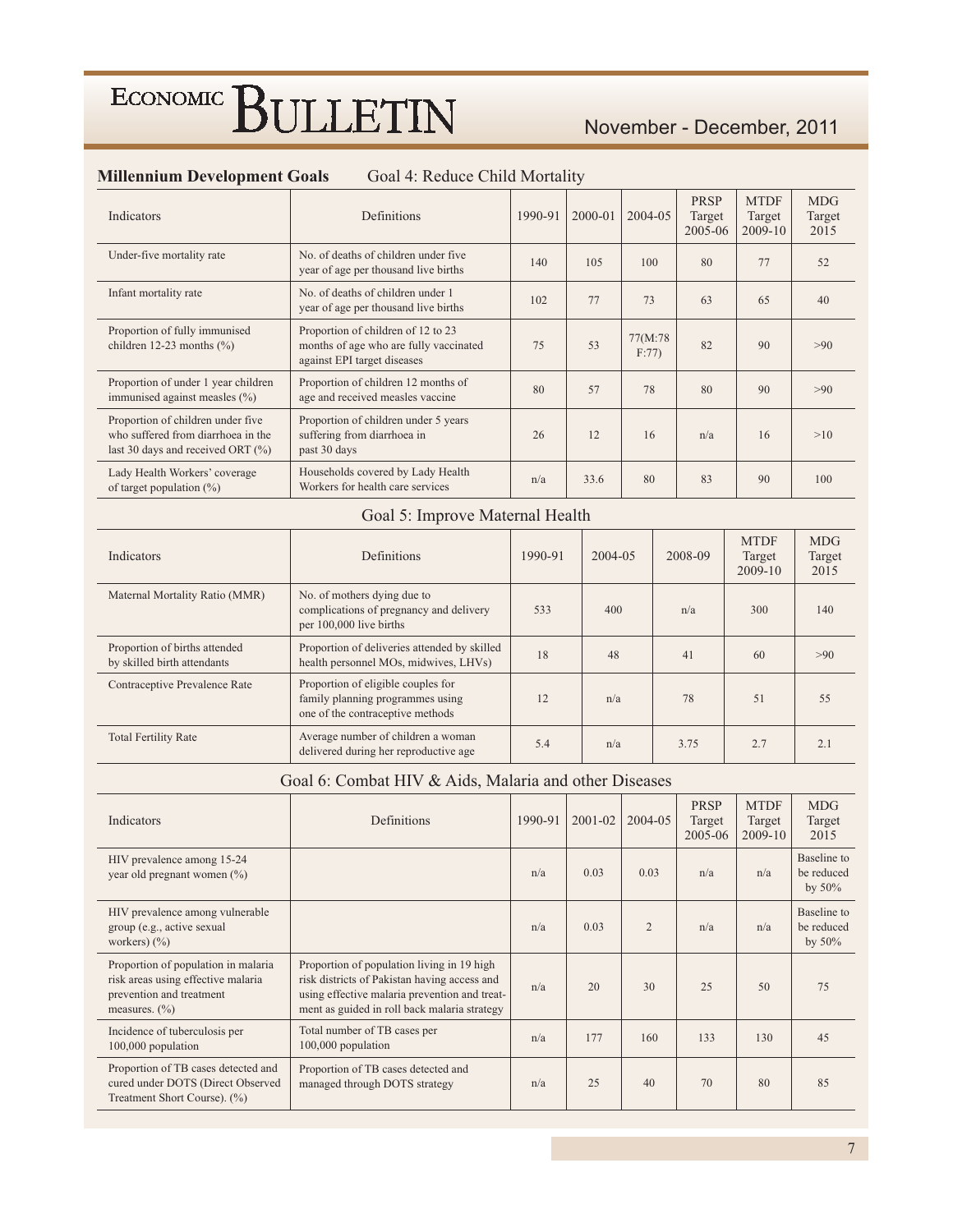MDG 6 seeks to combat HIV&Aids, malaria and other diseases. Many of the targets identified seem to be approaching successful completion by the end of 2015.

Physical achievements for health sector show improvement in some health indicators over the years.

While health care personnel have increased over time, but their ratio to the country's population leaves much to be desired. Population per doctor ratio which stood at 1212 in 2008-09 had increased to 1222 in FY11, while the population to bed ratio increased from 1575 to 1701 in the same period, implying personnel and facilities to be thinly distributed over the population.

The health system of Pakistan consists of public and private sectors. With the passage of the 18th Amendment, the subject of health has been devolved to the provinces, alongwith necessary resources through NFC Award as well as allocation of funds through Federal PSDP for health programmes. Healthcare in Pakistan is administered mainly in the private sector. The public sector was until recently led by the Ministry of Health, however, the Ministry was abolished in June 2011 and all health responsibilities were devolved to

provincial Health Department which had until now been the main implementers of public sector health programmes. In the book Choked Pipes, the author, Sania Nishtar, has described a number of health systems that exists in their own right in Pakistan. The Armed Forces health system provides coverage to 6.29 million servicemen and their dependents. In the Fauji Foundation system, funds generated are used for a range of social services including health which are delivered to 9.1 million ex-military servicemen

and their dependants. This accounts for 5.8 percent of the country's population. Under the Employees Social Security Institute, more than 6.8 million individuals are secured. There are health services delivered by Pakistan's autonomous quasi-state organizations and Pakistan's corporate/commercial entities. Together they provide health coverage to an estimated 3.73 million employees and their dependents or 2.38 percent of the country's population. These together almost fully cover for 16.59 percent of Pakistan's population for healthcare costs.

The book further states, "outside of these arrangements is the much larger mixed health system characterized by roles played by public and private providers. Additionally 0.32 percent of the population are covered under safety net arrangements. With this the total number of individuals covered for health stands at 26.62 percent of the country's population. The remaining 73.38 percent of the population is not fully covered for health and predominantly seeks care by making outof-pocket expenditures at the point of care in the Mixed Health System where the public and the market systems run in parallel."

The *World Health Organization*, has stated in a report Health System Profile Pakistan, that the country is listed as one of 57 countries with critical health workforce deficiency. There is no well defined policy and plans for human resource development. Education and training curricula for the health manpower do not match the health needs of the country. workforce Educational institutions are ill equipped to prepare healthcare providers for appropriate health service delivery. The public sector continues to heavily invest its scarce resources in the development of medical colleges and universities rather than investing in improving quality and quantity of nursing institutions, public health schools and technicians training institutions

Health

deficiency

In an article, NGOs and government partnership for health systems strengthening: A qualitative study presenting viewpoints of government, NGOs and donors in Pakistan, the authors Iram Ejaz and others, have shown that public sector in Pakistan has been deficient in the capacity to deliver equitable and quality health services and thus has been grossly underutilized. Political instability, lack of

Pakistan's health system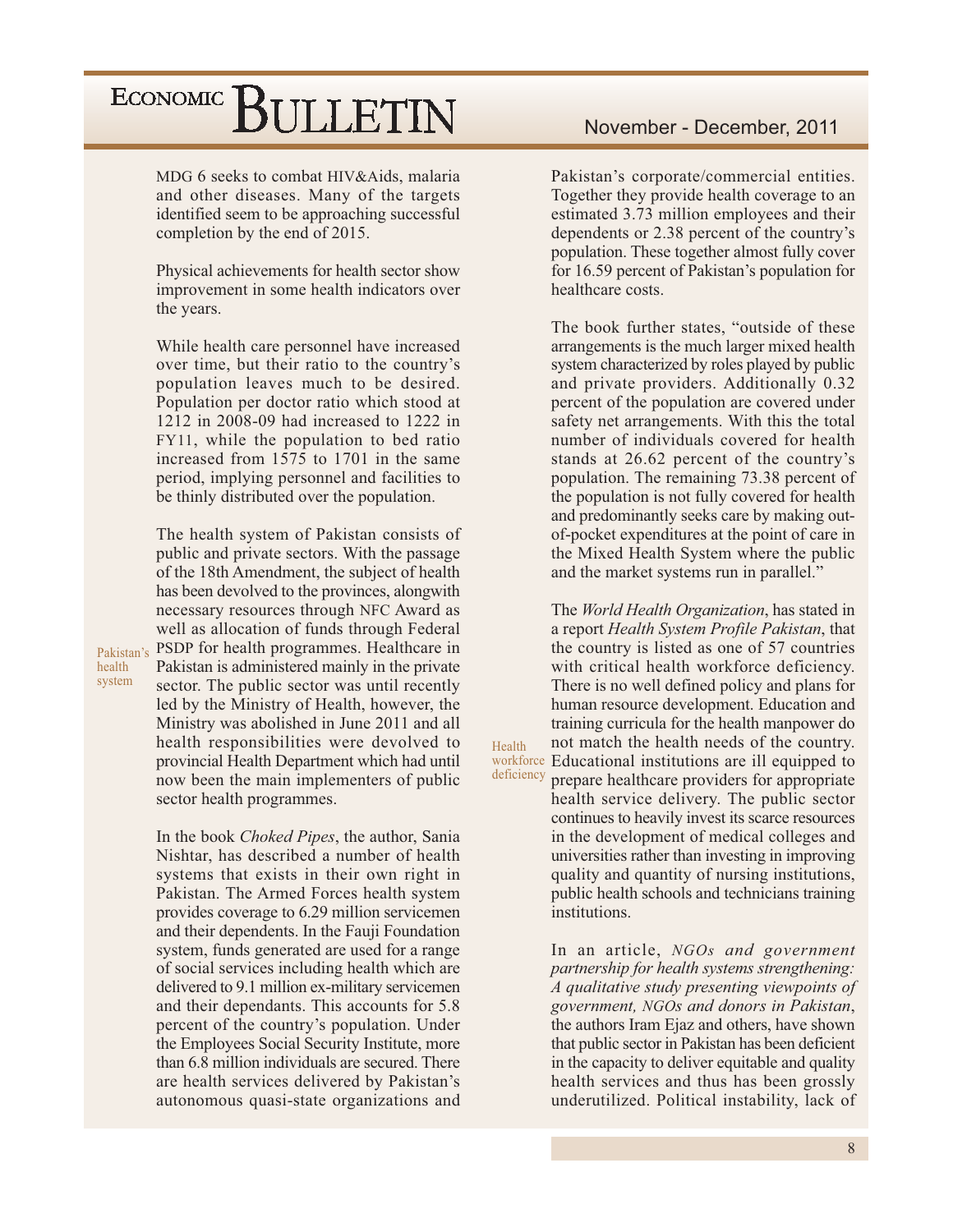**Box** 

#### **Choked Pipes Reforming Pakistan's Mixed Health System**

Sania Nishtar Oxford University Press (2010)

The book presents an overview of efforts made in the last 62 years to reform Pakistan's health system, and the lessons learnt. It has highlighted the impediments, which hinder efforts aimed at development in general. The book has attempted to frame the discussion such that Pakistan's example can be of relevance to other developing countries as well. The author has emphasized the need for reform in key areas relevant to governance to the success of reform within the health system. Strong institutions have to be built for any reform in health systems. The author says, the most important impediment to reform in Pakistan is the country's public sector institutional culture, which is focused on short term goals as opposed to evidence based, long term enduring actions with potential to bring sustainable change.

We give below excerpts from the book, highlighting the author's vision for reforming Pakistan's health system.

- The ultimate objective of health reform is to secure better health outcomes.
- The reality is that the right to health has been neglected and violated in many parts of the world.
- Recently, however, there has been a burgeoning international trend towards progressive interpretation of rights. Currently, there are 115 countries in the world, which recognize the constitutional right to health.
- Various attempts have been made in the past to 'reform' the healthcare system in Pakistan. A plethora of new initiatives and 'reforms' were introduced at various points in time by different governments. However, weaknesses in institutional capacity to sustain and support initiatives led to their discontinuation with changing governments or withdrawal of donor support. Most 'reforms' have remained poorly-evaluated and lessons learnt, if any, were seldom factored into planning.
- There are some important lessons to be learnt from the historical account of attempted healthcare restructuring. First, it is important to appreciate that there have been many attempts in the past to bring about change in the health sector. Health systems restructuring has been

promoted and supported more actively by multilateral financial institutions and some bilateral donors as opposed to WHO, which has played an important role in disease prevention and control. However, despite many attempts, there have been no efforts to promote a consolidated vision for reform and institutions such as the Ministry of Health, which could have spearheaded reform, have not invested in building capacity to mainstream transformational change.

Secondly, institutions also lack the capacity to monitor and evaluate and consolidate lessons learnt.

Thirdly, there appears to be no institutional memory or commitment to build on work in the pipeline and consolidate efforts underway. Successive governments have adopted options while subsequent governments have disregarded them.

- Health is an inter-sectoral responsibility. A number of factors are, therefore, responsible for poor health status of the country's population. These include the following:
	- Broader issues implicit in the social determinants: inequities in daily living conditions are an important determinant of health status. With more than 25 percent of the population of Pakistan living below the poverty line of less than \$1 a day and 46 percent illiterate, the country suffers an inherent disadvantage in this regard.
	- Poor governance: malpractices and corruption are recognized within health systems globally, and are known to have an independent negative effect on health outcomes. Issues of governance and corruption have been identified as one of the key impediments to leveraging the potential within Pakistan's extensive health infrastructure.
	- Low public investments in the health sector: public sector spending on health amounts to \$8.86 per capita, per annum in Pakistan.
	- Political factors, conflict, and disaster: the overall political and security situation in a country has a deep bearing on health status.
	- Poor performance of the health system: The health status snapshot articulated earlier in this chapter is evidence of poor health status of the country's population.
- There are a number of critical weaknesses in Pakistan's public management system in the healthcare sector.
- The major disparity in health financing in Pakistan, as in many other developing countries, relates to the predominance of private means of financing – out-of-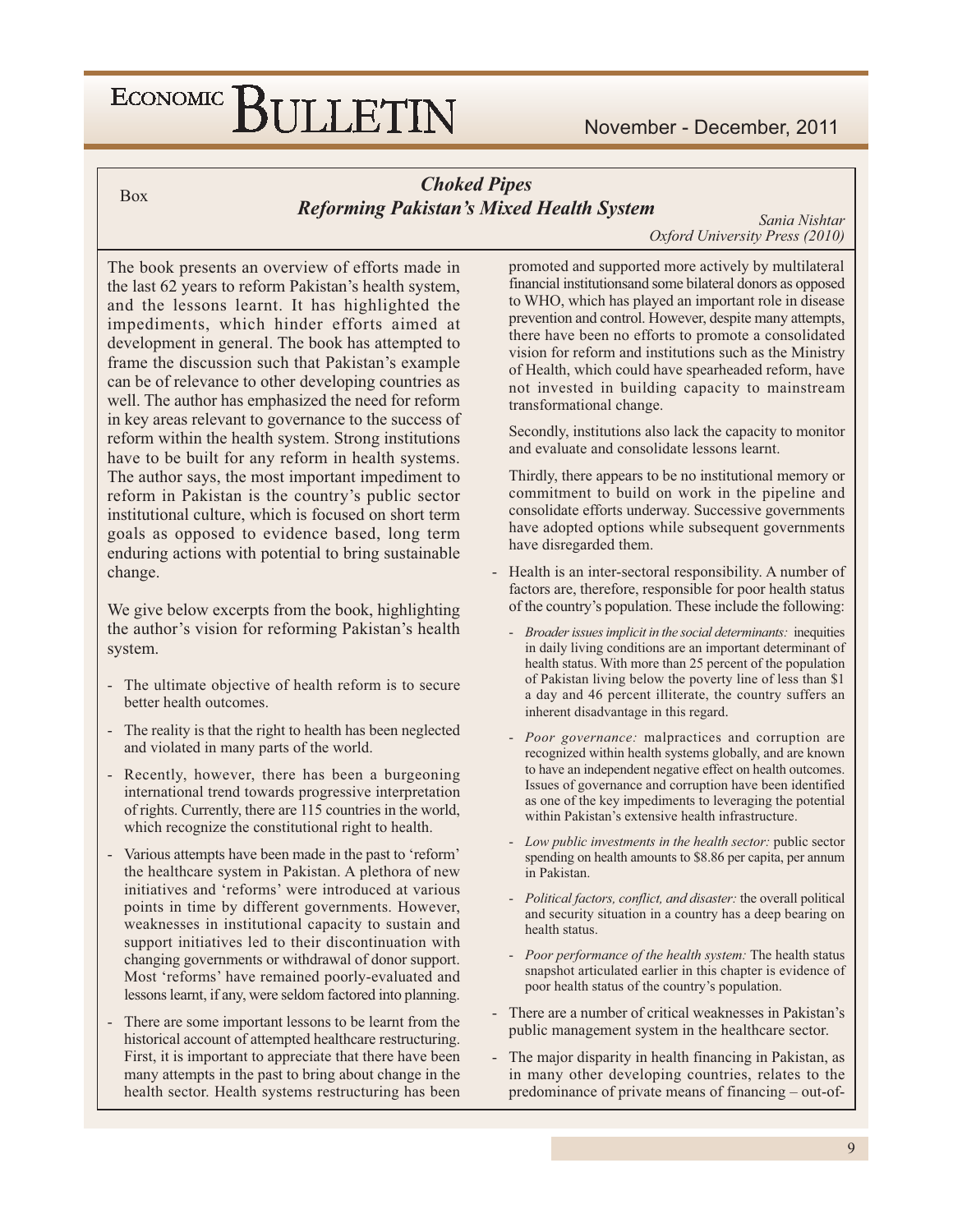pocket payments – as opposed to public means of financing healthcare.

- Reform of health financing within a given setting has to be grounded in local realities. It must take into account, existing sources of health expenditure and pooling, orientation of the health system, the sociopolitical landscape, and most importantly, the institutional capacity of the country to restructure. Often, radical approaches are recommended for reforming health financing in Pakistan.
- Radical measures can be pursued only if Pakistan transforms into a high-resource country with the majority of its workforce in the formally employed sector, a country with stable institutions capable of sustainably implementing major policy change. Until then, reform of health financing will have to centre on a number of locally feasible approaches suited to different settings within the country.
- The first priority is to ensure funding of essential services by allocating a higher share of revenues for health. Concomitantly, there is the need to improve returns on spending by maximizing efficiencies, reducing duplicative costs, minimizing pilferages, mainstreaming innovation, and ensuring that revenue allocation is equitable.
- Secondly, there is the need to pool for financial risk protection for those in the informally employed sector.
- Appropriate use of technology can be instrumental in mainstreaming efficiency and transparency in the use of social protection funds.
- Thirdly, health financing strategies for those in the formally employed sector should centre on maximizing pooling through insurance.
- In addition, there is a need to promote private health insurance, balancing financial incentives with appropriate safeguards, and explore incentives for corporate sector employers in order to encourage them to subscribe.
- Although commonplace, malpractices are by no means solely characteristic of the functioning of the health system in Pakistan. They are rampant in many other developing as well as developed countries around the world.
- Of all these malpractices, staff absenteeism, dual jobholding, theft of supplies, and procurement discrepancies are predominantly relevant to public sector healthcare delivery.
- Issues of staff absenteeism, dual job-holding, and lack of motivation to perform can be addressed largely by creating market-compatible incentives within the state

system. If this can be combined with impartial accountability and fair performance-rewarding system, institutional and individual behaviours are bound to change.

- Any effort in the health sector within the domain of medicines and related technologies should primarily be focused on making qualilty essential medicines affordable and accessible for all, as a priority.
- However, outside of a few examples, most of which are in the private sector, technology has not been leveraged to promote equity and qualilty in health systems. The health sector must capitalize on the telecommunications boom in the country to promote evidence-based, demand-driven, sustainable, and standards compliant e-health. The government must play its role by enacting approrpirate legislation, defining e-health standards in consultation with various stakeholders
- Health reform is not a sectoral phenomenon. In addition to health related policy, regulatory, institutional, and legislative dimensions, health reform is deeply interlinked with macroeconomic management, effectiveness of governance at the broader state level, and several social sector processes. These factors can have a more sustained impact on shaping health systems performance compared to isolated planning within the health sector.
- The Reform Agenda outlined in this publication has a multidimensional character. It recognizes that reform within the healthcare sector is a profoundly political process and that reform as a public policy agenda should be tailored to the local context with respect to economic realities, political circumstances, and administrative capacities of local institutions.
- The Reform Agenda articulates five priority areas. First and foremost, it underscores the need for a multistakeholder 'sign-up' to a Reform Agenda.
- The second priority is to address broader constraints within the remit of the political economy and inequities of power, money, and resources, which are one of the strongest determinants of health status achievement.
- Thirdly, increasing the base of public sources of financing for health is deemed critical.
- In the fourth place, market harnessing regulatory approaches have been flagged as a priority.
- Lastly, broader directions for reforming public and market service delivery arrangements should be complemented with additional measures. Notable amongst these are the strategic use of technology.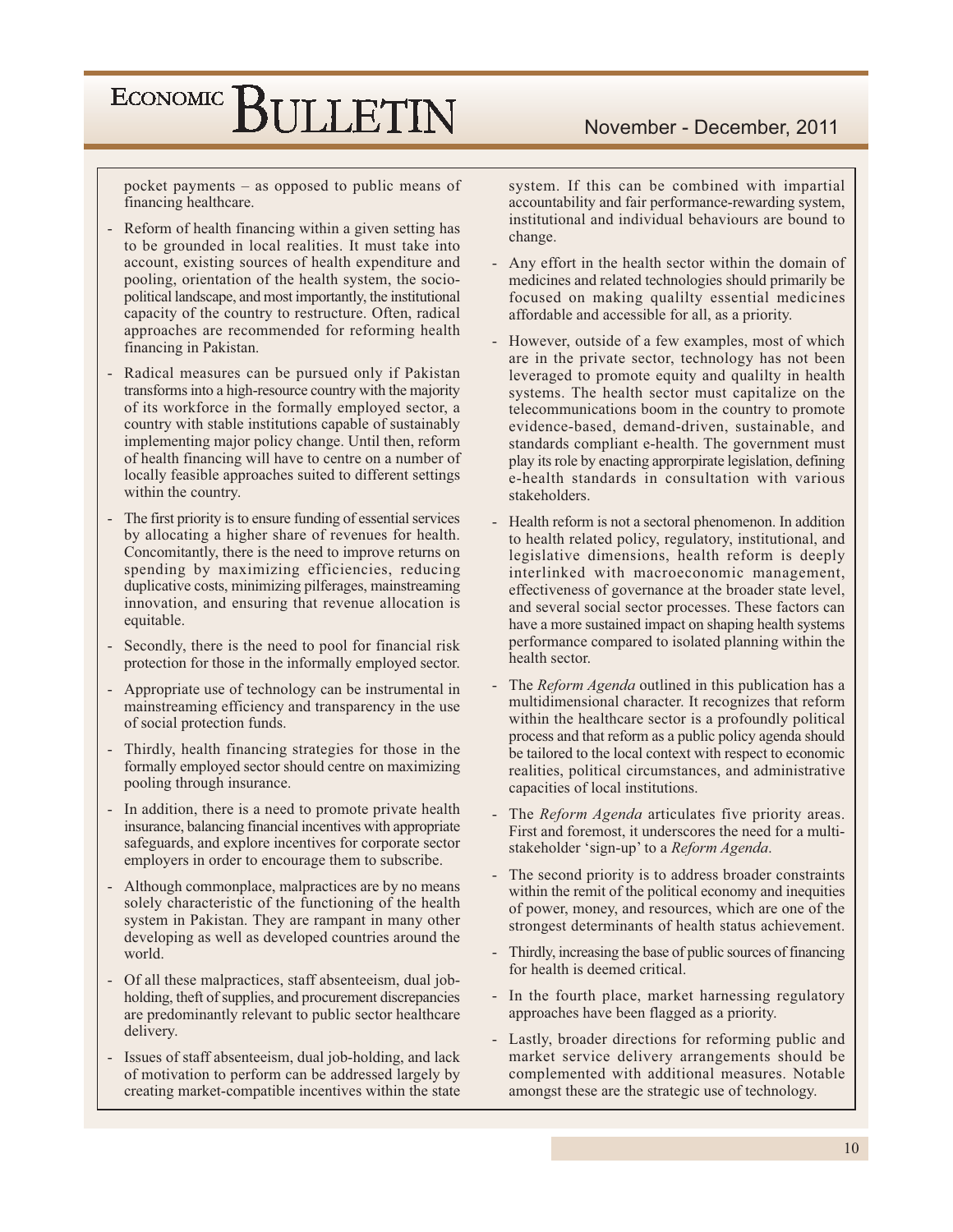ownership of the programmes by every next government and frequent transfers of the healthcare providers are further worsening the functioning of the public sector at large. The country's healthcare system has always been inadequate and inept in meeting the needs of the ever growing populace.

The paper captures the need and the opportunity of public private partnership in Pakistan and presents a framework for a meaningful engagement of the government and the private and nonprofit NGOs. Involving the NGOs for health system strengthening may eventually contribute to create a healthcare system reflecting an increased efficiency, more equity and good governance in the wake of the MDGs. Since many years these NGOs have endeavoured to fill the gaps. Health planning becomes far more participatory and consultative, with the inputs of all stakeholders.

Sania Nishtar in her book Choked Pipes: Reforming Pakistan's Mixed Health System states, 'reforms of health related human resources should be appropriate to the needs of the country's health system with due attention to numerical inadequacies, issues related to mal-distribution and deployment, lack of diversity, problems with capacity building, training and regulation. A human resource policy should be developed, a comprehensive and consolidated database on health related human resource should be established to enable monitoring, priority should be to address the current shortfall in certain categories and aim for desirable healthcare provider - population ratios benchmarking international recommendations. Education, training, continuing education and

capacity building should be reviewed for all categories of health professionals. The government needs to pay due attention to appropriate deployment and do away with the current culture of nepotism, cronyism and patronage.'

Low financial allocations and shortages of equipment and staff continues to affect the health system badly. Healthcare provider population ratio, show inadequacies in many categories, particularly pronounced in the case of dentists, midwives, nurses, hospital beds, laboratory technicians etc. The poor quality of most government medical facilities and the lack of access by the poor forces them to go to private medical practitioners or quacks. Due to inadequate nutrition, poor living conditions, poor access to sanitation and clean drinking water, the poor are more susceptible to disease pushing them deeper into poverty. The poor suffer and have to pay a high cost of medical treatment. As their earnings are meager, and with little or no resources to fall back on, the poor have to sell their meager assets or borrow money to finance their treatment. The healthcare system thus serves to push a vulnerable household into poverty and the poor households deeper into poverty.

The poor suffer

> Improved water supply and sanitation could make a significant contribution to enhancing the quality of life of citizens. Any improvement in health in isolation will have limited impact. There is a need to bring about improvements in social and general living conditions, enhancing financing for the sector, improving governance, expanding service delivery, and addressing the critical shortfall in health related human resource and making better use of technology.

Need for publicprivate partnership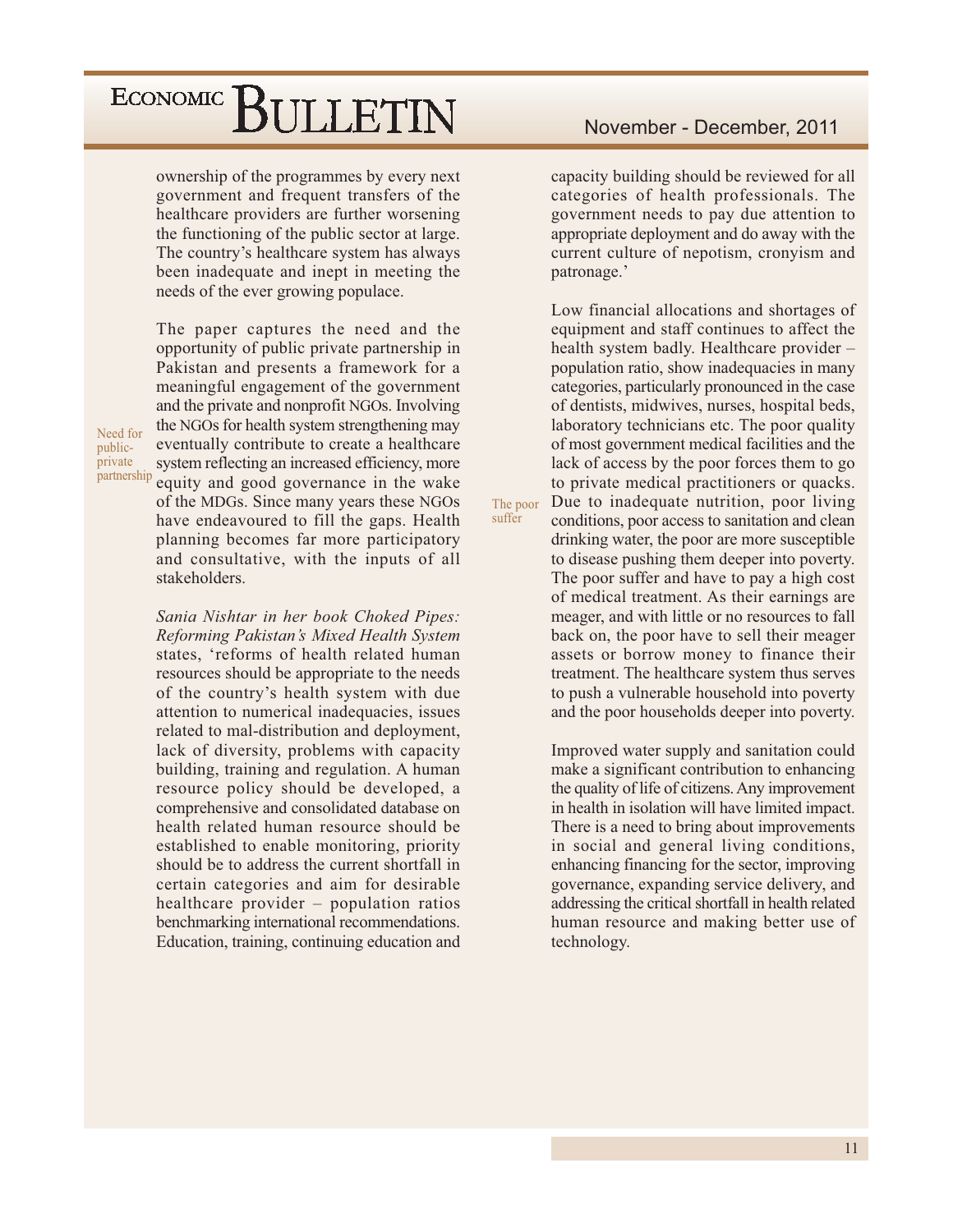**Pakistan Faces Severe Shortage of Natural Gas** 

Pricing

Supply

demand

deterio-

rates

Pakistan is currently faced with acute shortage of natural gas. With severe cold wave gripping Punjab and the northern parts of the country, the gas crisis continues to deepen, badly affecting the industrial sector, households and CNG stations. Supply disruption of natural gas has adversely affected the industrial operations, causing loss of revenues to the government, affecting export orders worth millions of dollars and laying of thousands of daily wage earners, who are faced with possible retrenchment if supply does not improve in the near future.

Supply of natural gas is fast depleting as demand soars. Little initiative has been taken to explore and exploit the huge gas reserves all over the country. We give below excerpts from the State Bank of Pakistan Annual Report 2010-11, on the State of Pakistan's Economy which explain the factors contributing to prevailing shortages of natural gas.

Natural gas exploration in Pakistan has not been undertaken aggressively, and hence production has historically remained undiversified. As of FY10, natural gas was being produced from 98 fields, of which nine fields accounted for 80 percent of total daily supply. Exploration and production activity has been largely concentrated in Sindh (71 percent of total production in FY10), and the most recent significant gas discovery dates back to 1998.

Consequently, the reserve base has not witnessed significant expansion and by FY11, 49 percent of original recoverable reserves (54 TCF) had been exhausted. The country now has sufficient reserves to last just over 20 years, under the increasingly unlikely scenario that current production rates are maintained throughout. In effect, Pakistan must aggressively explore alternatives to diversify supply of this precious commodity.

Part of the explanation for why gas exploration has remained subdued may be found in the pricing structure of the commodity. Exploratory prices of gas are linked to crude oil, but impact of changes in reference crude prices is not fully passed on to investors, as benchmark prices for compensation are computed on bi-annual basis only. Furthermore, exploration and production structure companies accrue only 50 percent of any upside price movements in the price of gas with respect to the aforementioned base level, with the remainder collected by the government in the form of a windfall levy. Producer (well-head) prices of gas therefore do not particularly incentivize exploration of the commodity, and production companies receive prices below import parity levels.

> These features of domestic gas pricing may come across as peculiar at first, but are justifiable so long as the benefits accrue squarely to the country's industrial base. However, downstream pricing of the commodity has significantly subsidized residential consumers and fertilizer manufacturers at the expense of the industrial and power sectors for quite some time, which arguably leads to allocative inefficiencies. Secondly, gas prices are maintained at a uniform level throughout the country, for which the different costs of transmission and distribution are built into gas pricing notified by the ECC.

> For these reasons, the supply-demand position of natural gas has deteriorated significantly, and shortages of the commodity with reference to indigenous supply are projected to increase to  $3,021$  mmcfd by FY16 (48 percent of projected demand). Nearly half of this deficit may be bridged by imports, if arrangements presently under consideration are implemented as scheduled. However, supply rationing of natural gas is inevitable in the near future, and meaningful steps must be taken to curtail residential consumption, while prioritizing supply to the fertilizer and power sectors.

Shortages

of gas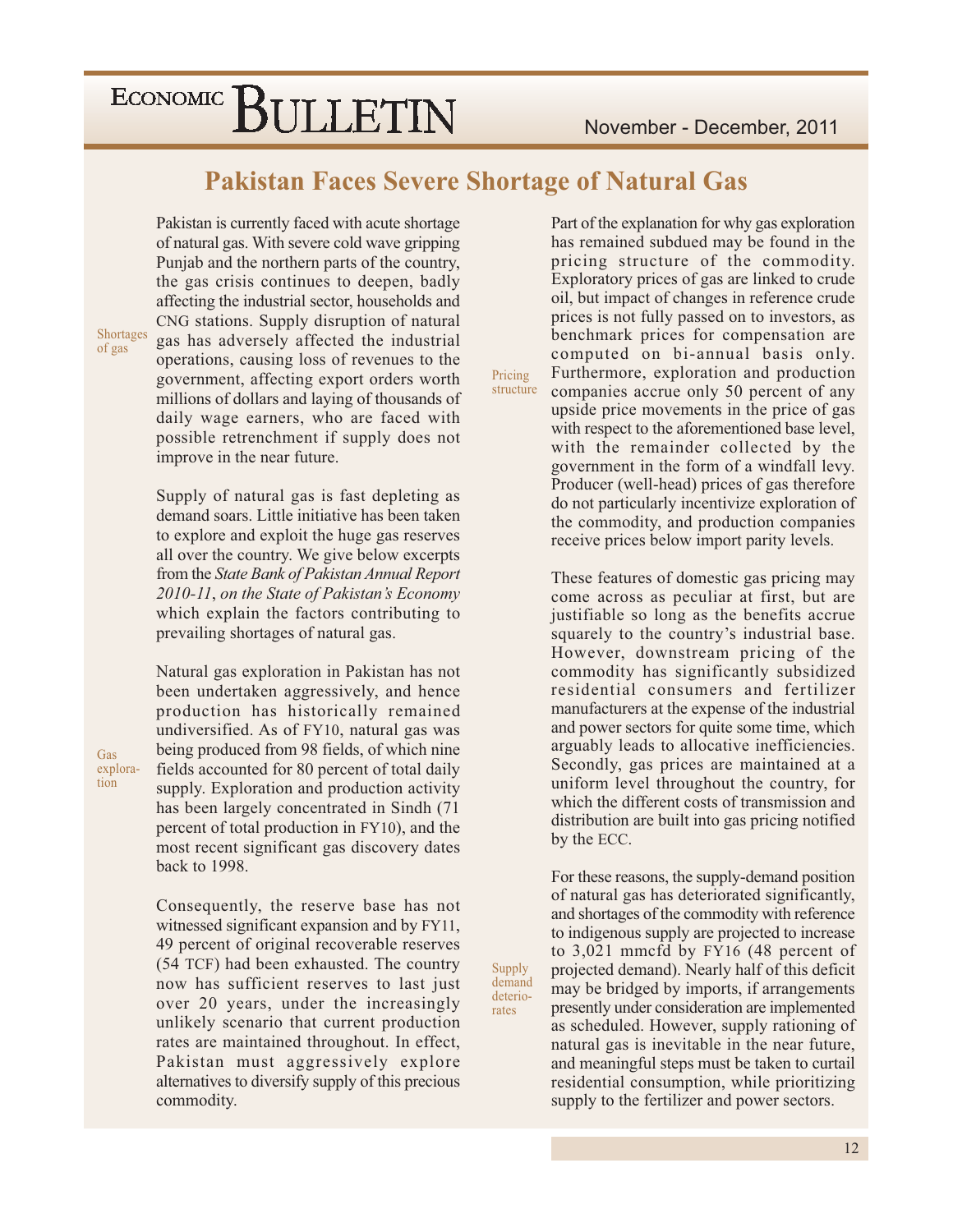### **Quarterly Performance of Selected Banks - 2011**

|                                          |                            |                                 |               |                |                    |                |                  | Quarterly Periormance of Selected Banks – 2011 | (Rs. Bn)        |
|------------------------------------------|----------------------------|---------------------------------|---------------|----------------|--------------------|----------------|------------------|------------------------------------------------|-----------------|
|                                          |                            |                                 |               |                | Major Banks        |                |                  |                                                | Provincial Bank |
|                                          |                            | National<br>Bank of<br>Pakistan | Habib<br>Bank | United<br>Bank | <b>MCB</b><br>Bank | Allied<br>Bank | Bank<br>Al-Falah | Standard<br>Chartered<br>Bank                  | Bank of Khyber  |
| <b>Assets</b><br>2010<br>2011            | December                   | 1035.0                          | 887.1         | 698.8          | 567.6              | 449.9          | 411.5            | 321.9                                          | 50.8            |
| QI                                       | March                      | 993.8                           | 906.9         | 679.0          | 604.7              | 450.3          | 407.8            | 341.0                                          | 58.1            |
| Q <sub>2</sub>                           | June                       | 1045.2                          | 991.0         | 747.2          | 630.2              | 487.8          | 439.5            | 346.0                                          | 60.2            |
| $Q_3$<br><b>Deposits</b>                 | September                  | 1014.0                          | 990.4         | 726.8          | 685.5              | 511.3          | 430.5            | 353.9                                          | 71.8            |
| 2010<br>2011                             | December                   | 832.2                           | 721.1         | 550.6          | 431.4              | 371.3          | 354.0            | 220.3                                          | 37.0            |
| QI                                       | March                      | 759.0                           | 712.7         | 529.4          | 462.3              | 372.3          | 339.5            | 235.3                                          | 37.5            |
| Q <sub>2</sub>                           | June                       | 830.9                           | 820.9         | 593.5          | 496.2              | 406.3          | 369.3            | 236.2                                          | 45.4            |
| Q3                                       | September                  | 798.3                           | 801.9         | 557.2          | 482.9              | 385.0          | 366.8            | 235.4                                          | 40.1            |
| <b>Advances</b><br>2010<br>2011          | December                   | 477.5                           | 435.0         | 333.7          | 254.6              | 253.1          | 207.2            | 139.3                                          | 18.2            |
| QI                                       | March                      | 484.5                           | 435.8         | 333.9          | 259.1              | 241.5          | 199.6            | 147.1                                          | 17.3            |
| Q <sub>2</sub>                           | June                       | 503.4                           | 431.6         | 333.6          | 260.0              | 241.7          | 198.8            | 151.7                                          | 21.8            |
| $Q_3$                                    | September                  | 513.2                           | 407.2         | 325.7          | 241.6              | 232.6          | 195.4            | 150.8                                          | 21.7            |
| Investment<br>2010<br>2011               | December                   | 301.3                           | 245.0         | 224.6          | 213.1              | 121.2          | 113.4            | 72.6                                           | 19.9            |
| Q1                                       | March                      | 270.5                           | 272.5         | 223.4          | 250.2              | 127.3          | 119.6            | 86.6                                           | 32.3            |
| Q <sub>2</sub>                           | June                       | 271.1                           | 327.2         | 269.7          | 260.2              | 143.4          | 148.7            | 79.4                                           | 29.3            |
| Q <sub>3</sub><br><b>Equity</b><br>2010  | September<br>December      | 251.6                           | 368.4         | 267.3          | 309.4              | 207.2          | 144.2            | 107.5                                          | 41.5            |
| 2011                                     |                            | 103.8                           | 81.8          | 60.2           | 69.2               | 31.2           | 19.7             | 48.1                                           | 5.6             |
| QI                                       | March                      | 98.0                            | 80.2          | 58.5           | 71.9               | 33.7           | 20.6             | 46.9                                           | 5.9             |
| Q <sub>2</sub>                           | June                       | 102.2                           | 84.5          | 62.3           | 75.0               | 34.6           | 21.5             | 47.5                                           | 6.1             |
| Q3                                       | September                  | 104.8                           | 89.4          | 65.3           | 77.5               | 35.2           | 22.6             | 49.5                                           | 9.6             |
| <b>Interest Income</b><br>2010<br>2011   | December                   | 88.5                            | 80.0          | 59.3           | 54.8               | 45.0           | 37.5             | 28.0                                           | 4.2             |
| QI                                       | March                      | 23.2                            | 22.2          | 16.7           | 16.0               | 12.3           | 10.7             | 7.7                                            | 1.5             |
| Q <sub>2</sub>                           | June                       | 23.8                            | 23.1          | 17.3           | 16.9               | 12.3           | 10.7             | 7.5                                            | 1.6             |
| $Q_3$<br><b>Interest Expense</b><br>2010 | September<br>December      | 22.6<br>45.2                    | 24.9<br>34.1  | 18.5<br>25.2   | 16.8<br>18.0       | 12.7<br>22.4   | 10.7<br>23.9     | 8.2<br>10.7                                    | 2.0<br>2.9      |
| 2011                                     |                            |                                 |               |                |                    |                |                  |                                                |                 |
| QI<br>Q <sub>2</sub>                     | March<br>June              | 12.2<br>12.0                    | 9.2<br>9.8    | 7.6<br>7.2     | 5.0<br>5.6         | 6.1<br>6.1     | 6.2<br>6.3       | 2.7<br>2.8                                     | 1.0<br>1.0      |
| Q3                                       | September                  | 12.1                            | 11.1          | 8.2            | 6.1                | 6.4            | 6.4              | 2.9                                            | 1.4             |
|                                          | <b>Net Interest Income</b> |                                 |               |                |                    |                |                  |                                                |                 |
| 2010<br>2011                             | December                   | 43.2                            | 45.9          | 34.1           | 36.8               | 22.6           | 13.7             | 17.3                                           | 1.3             |
| QI<br>Q <sub>2</sub>                     | March<br>June              | 10.9<br>11.7                    | 13.0<br>13.2  | 9.1<br>10.2    | 10.9<br>11.3       | 6.2<br>6.2     | 4.4<br>4.4       | 4.9<br>4.7                                     | 0.5<br>0.6      |
| $Q_3$                                    | September                  | 10.5                            | 13.8          | 10.3           | 10.7               | 6.2            | 4.3              | 5.3                                            | 0.6             |
|                                          | <b>Non Interest Income</b> |                                 |               |                |                    |                |                  |                                                |                 |
| 2010<br>2011                             | December                   | 17.6                            | 11.0          | 10.1           | 6.3                | 5.7            | 4.7              | 6.2                                            | 0.06            |
| Q <sub>1</sub>                           | March                      | 3.7                             | 3.1           | 3.0            | 2.0                | 1.4            | 1.2              | 1.4                                            | 0.1             |
| Q <sub>2</sub><br>$Q_3$                  | June<br>September          | 6.2<br>3.3                      | 3.4<br>2.8    | 2.9<br>3.0     | 2.1<br>1.9         | 1.6<br>1.5     | 1.5<br>1.2       | 1.7<br>1.6                                     | 0.1<br>0.2      |
| Admn. Expense<br>2010                    | December                   | 26.2                            | 23.1          | 17.8           | 12.2               | 11.2           | 12.6             | 12.9                                           | 0.9             |
| 2011                                     |                            |                                 |               |                |                    |                |                  |                                                |                 |
| QI<br>Q <sub>2</sub>                     | March<br>June              | 6.6<br>7.8                      | 6.3<br>6.8    | 4.6<br>5.0     | 3.7<br>3.5         | 3.3<br>3.1     | 3.3<br>3.5       | 3.5<br>3.6                                     | 0.3<br>0.4      |
| $Q_3$                                    | September                  | 7.6                             | 7.0           | 5.0            | 4.2                | 3.2            | 3.4              | 2.8                                            | 0.4             |
| Profit/(Loss) B.T                        |                            |                                 |               |                |                    |                |                  |                                                |                 |
| 2010<br>2011                             | December                   | 24.4                            | 25.1          | 17.7           | 26.3               | 12.3           | 1.4              | 5.6                                            | 0.7             |
| Q <sub>I</sub><br>Q <sub>2</sub>         | March<br>June              | 6.4<br>5.3                      | 7.3<br>7.2    | 5.0<br>5.2     | 7.8<br>8.3         | 3.8<br>3.7     | 1.4<br>1.6       | 1.9<br>$0.8\,$                                 | 0.3<br>0.4      |
| $Q_3$                                    | September                  | 5.1                             | 7.8           | 6.5            | $8.0\,$            | 4.1            | 1.7              | 3.2                                            | 0.4             |
| Profit/(Loss) A.T<br>2010                | December                   | 17.6                            | 15.6          | 11.2           | 16.9               | 8.2            | 1.0              | 3.6                                            | 0.6             |
| 2011                                     |                            |                                 |               |                |                    |                |                  |                                                |                 |
| QI<br>Q <sub>2</sub>                     | March<br>June              | 4.2<br>3.9                      | 4.7<br>4.6    | 3.3<br>3.4     | 5.0<br>5.5         | 2.5<br>2.5     | 0.5<br>1.0       | 1.2<br>0.6                                     | 0.3<br>0.2      |
| $Q_3$                                    | September                  | 3.3                             | 5.1           | 4.2            | 4.9                | 2.7            | 1.1              | 2.1                                            | 0.3             |
|                                          |                            |                                 |               |                |                    |                |                  |                                                |                 |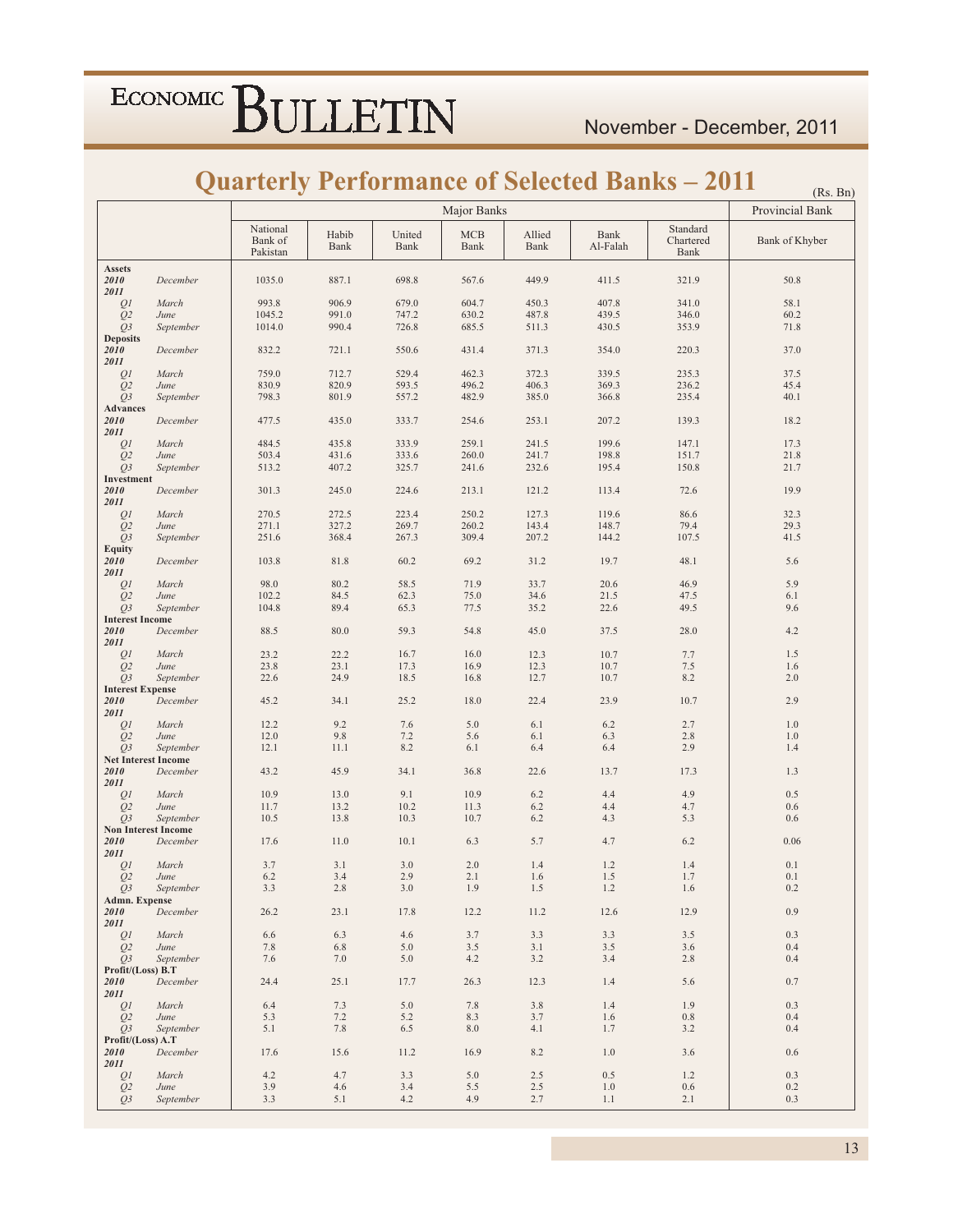#### November - December, 2011

|                                    |                                         |                           |                |                             |                  | Domestic Private Banks        |                |                     |                |                          |                  |                |
|------------------------------------|-----------------------------------------|---------------------------|----------------|-----------------------------|------------------|-------------------------------|----------------|---------------------|----------------|--------------------------|------------------|----------------|
|                                    |                                         | Askari<br>Bank<br>Limited | Soneri<br>Bank | Bank<br>Al-Habib<br>Limited | Summit<br>Bank   | Habib<br>Metropolitan<br>Bank | Faysal<br>Bank | <b>KASB</b><br>Bank | Silkbank       | Samba<br>Bank<br>Limited | NIB              | Meezan<br>Bank |
| <b>Assets</b>                      |                                         |                           |                |                             |                  |                               |                |                     |                |                          |                  |                |
| 2010<br>2011                       | December                                | 314.7                     | 108.1          | 301.6                       | 72.3             | 252.2                         | 267.3          | 56.4                | 72.6           | 30.5                     | 164.3            | 154.8          |
| QI                                 | March                                   | 308.1                     | 114.7          | 321.1                       | 81.7             | 262.3                         | 246.6          | 57.5                | 77.9           | 29.4                     | 150.4            | 159.6          |
| Q <sub>2</sub>                     | June                                    | 329.4                     | 128.5          | 338.8                       | 107.8            | 264.3                         | 287.6          | 58.1                | 79.2           | 35.7                     | 163.4            | 173.4          |
| $Q_3$                              | September                               | 328.2                     | 123.3          | 347.3                       | 108.3            | 279.8                         | 271.8          | 61.3                | 79.8           | 30.2                     | 170.7            | 179.2          |
| <b>Deposits</b><br>2010            | December                                | 255.9                     | 82.0           | 249.8                       | 61.6             | 160.5                         | 195.3          | 46.3                | 55.7           | 14.9                     | 99.2             | 131.1          |
| 2011                               |                                         |                           |                |                             |                  |                               |                |                     |                |                          |                  |                |
| QI                                 | March                                   | 249.8                     | 87.5           | 258.2                       | 69.1             | 167.2                         | 190.8          | 46.6                | 58.4           | 14.6                     | 100.6            | 134.8          |
| Q <sub>2</sub>                     | June                                    | 274.7                     | 92.8           | 279.6                       | 89.4             | 182.3                         | 203.1          | 48.5                | 63.6           | 15.5                     | 91.0             | 148.2          |
| $Q_3$<br><b>Advances</b>           | September                               | 255.4                     | 92.0           | 290.2                       | 85.0             | 171.1                         | 206.6          | 50.1                | 62.3           | 16.9                     | 86.8             | 151.5          |
| 2010                               | December                                | 152.8                     | 54.7           | 125.8                       | 38.8             | 119.8                         | 133.7          | 29.5                | 44.4           | 12.1                     | 74.6             | 54.2           |
| 2011                               |                                         |                           |                |                             |                  |                               |                |                     |                |                          |                  |                |
| QI                                 | March                                   | 139.3<br>147.6            | 58.6<br>54.5   | 129.8<br>118.5              | 38.1<br>59.0     | 126.3<br>114.4                | 133.0<br>142.6 | 28.9<br>28.1        | 46.1<br>47.0   | 12.7<br>13.8             | 70.0<br>67.7     | 50.6<br>47.8   |
| Q <sub>2</sub><br>Q3               | June<br>September                       | 150.2                     | 56.4           | 106.0                       | 56.1             | 104.6                         | 148.5          | 27.0                | 45.4           | 12.6                     | 61.2             | 46.5           |
| Investment                         |                                         |                           |                |                             |                  |                               |                |                     |                |                          |                  |                |
| 2010                               | December                                | 102.3                     | 35.0           | 137.2                       | 20.5             | 101.0                         | 86.4           | 13.1                | 13.2           | 11.1                     | 51.8             | 55.0           |
| 2011<br>QI                         | March                                   | 113.1                     | 39.2           | 145.9                       | 15.5             | 107.9                         | 71.4           | 14.7                | 14.2           | 8.6                      | 39.9             | 69.7           |
| Q2                                 | June                                    | 125.6                     | 55.8           | 180.7                       | 26.4             | 116.4                         | 101.8          | 14.6                | 14.5           | 13.6                     | 59.9             | 88.5           |
| $Q_3$                              | September                               | 121.3                     | 47.5           | 201.4                       | 29.0             | 141.7                         | 78.5           | 17.5                | 12.9           | 11.6                     | 64.8             | 89.3           |
| <b>Equity</b>                      |                                         |                           |                |                             |                  |                               |                |                     |                |                          |                  |                |
| 2010<br>2011                       | December                                | 14.8                      | 8.4            | 14.7                        | 3.6              | 21.0                          | 16.6           | 1.8                 | 4.8            | 7.9                      | 7.3              | 10.7           |
| QI                                 | March                                   | 15.4                      | 8.7            | 14.3                        | 3.1              | 21.7                          | 16.8           | 1.3                 | 4.9            | 8.0                      | 6.5              | 11.3           |
| Q <sub>2</sub>                     | June                                    | 15.6                      | 9.8            | 15.3                        | 5.6              | 22.4                          | 17.4           | $-0.3$              | 5.0            | 8.0                      | 12.3             | 12.1           |
| $Q_3$<br><b>Interest Income</b>    | September                               | 15.9                      | 10.2           | 16.2                        | 5.6              | 23.1                          | 17.8           | 2.3                 | 5.0            | 8.0                      | 15.9             | 12.2           |
| 2010                               | December                                | 28.0                      | 10.2           | 27.5                        | 7.1              | 23.4                          | 19.7           | 5.0                 | 6.8            | 2.4                      | 16.5             | 12.3           |
| 2011                               |                                         |                           |                |                             |                  |                               |                |                     |                |                          |                  |                |
| QI                                 | March                                   | 8.4                       | 3.0            | 8.3                         | 1.8              | 6.4                           | 6.7            | 1.2                 | 2.0            | 0.7                      | 3.6              | 3.9            |
| Q <sub>2</sub><br>$Q_3$            | June<br>September                       | 7.6<br>8.9                | 3.1<br>3.5     | 8.5<br>9.5                  | 2.6<br>1.9       | 6.4<br>6.8                    | 7.1<br>7.6     | 1.1<br>1.23         | 2.1<br>2.2     | 0.9<br>0.9               | 3.0<br>3.7       | 4.5<br>4.8     |
| <b>Interest Expense</b>            |                                         |                           |                |                             |                  |                               |                |                     |                |                          |                  |                |
| 2010                               | December                                | 17.9                      | 7.2            | 16.7                        | 6.1              | 16.4                          | 13.9           | 5.1                 | 5.9            | 1.3                      | 13.5             | 6.6            |
| 2011<br>QI                         | March                                   | 5.5                       | 2.0            | 4.9                         | 1.7              | 4.7                           | 4.5            | 1.2                 | 1.5            | 0.4                      | 2.9              | 2.0            |
| Q <sub>2</sub>                     | June                                    | 5.5                       | 2.2            | 5.3                         | 2.3              | 4.5                           | 4.8            | 1.3                 | 1.6            | 0.5                      | 2.8              | 2.1            |
| $Q_3$                              | September                               | 6.2                       | 2.3            | 5.8                         | 1.8              | 4.8                           | 5.1            | 1.25                | 1.7            | 0.5                      | 3.1              | 2.2            |
| <b>Net Interest Income</b><br>2010 | December                                | 10.0                      | 3.0            | 10.8                        | 1.0              | 6.9                           | 5.8            | $-0.04$             | 0.8            | 1.0                      | 2.9              | 5.7            |
| 2011                               |                                         |                           |                |                             |                  |                               |                |                     |                |                          |                  |                |
| QI                                 | March                                   | 3.0                       | 0.9            | 3.3                         | 0.2              | 1.7                           | 2.2            | $-0.07$             | 0.5            | 0.3                      | 0.6              | 1.9            |
| Q <sub>2</sub>                     | June                                    | 2.1                       | 0.9            | 3.3                         | 0.3              | 1.9                           | 2.3            | $-0.2$              | 0.5            | 0.3                      | 0.2              | 2.4            |
| $Q_3$                              | September<br><b>Non Interest Income</b> | 2.7                       | 1.1            | 3.7                         | 0.05             | 2.0                           | 2.4            | $-0.018$            | 0.5            | 0.4                      | 0.6              | 2.6            |
| 2010                               | December                                | 2.2                       | 1.2            | 2.1                         | 0.6              | 4.4                           | 4.0            | 0.6                 | 1.1            | 0.3                      | 1.7              | 2.5            |
| 2011                               |                                         |                           |                |                             |                  |                               |                |                     |                |                          |                  |                |
| QI<br>Q2                           | March<br>June                           | 0.6<br>$\rm 0.8$          | 0.5<br>$0.5\,$ | 0.6<br>0.7                  | 0.09<br>0.07     | 1.4<br>$1.2\,$                | 1.4<br>1.3     | 0.08<br>$0.08\,$    | 0.2<br>$0.2\,$ | 0.06<br>0.04             | 0.4<br>$0.5\,$   | 0.6<br>0.5     |
| $Q_3$                              | September                               | 0.5                       | 0.5            | 0.6                         | 0.4              | 1.0                           | 0.5            | 0.2                 | 0.2            | 0.02                     | 0.8              | 0.8            |
| Admn. Expense                      |                                         |                           |                |                             |                  |                               |                |                     |                |                          |                  |                |
| 2010<br>2011                       | December                                | 7.8                       | 2.6            | 6.2                         | 2.7              | 4.2                           | 6.6            | 2.5                 | 3.2            | 1.4                      | 6.9              | 4.4            |
| QI                                 | March                                   | 2.2                       | 0.7            | 1.8                         | 0.7              | 1.2                           | 2.8            | 0.5                 | 0.9            | 0.4                      | 1.1              | 1.4            |
| Q <sub>2</sub>                     | June                                    | 1.9                       | 0.9            | 1.9                         | 1.2              | 1.3                           | 2.8            | 0.6                 | 1.0            | 0.4                      | 1.2              | 1.5            |
| Q <sub>3</sub>                     | September                               | 2.3                       | 0.8            | 1.9                         | 0.6              | 1.2                           | 2.6            | 0.6                 | 0.9            | 0.3                      | 1.2              | 1.5            |
| Profit/(Loss) B.T<br>2010          | December                                | 1.3                       | 0.1            | 5.7                         | $-3.9$           | 4.0                           | 0.8            | $-3.5$              | $-1.2$         | $-0.1$                   | $-12.6$          | 2.1            |
| 2011                               |                                         |                           |                |                             |                  |                               |                |                     |                |                          |                  |                |
| QI                                 | March                                   | 0.8                       | 0.4            | 1.7                         | $-0.6$           | 1.1                           | 0.3            | $-0.5$              | 0.2            | 0.04                     | $-1.1$           | 0.9            |
| Q <sub>2</sub>                     | June<br>September                       | 0.3<br>0.5                | 0.2<br>0.4     | 1.8<br>1.4                  | $-1.3$<br>0.2    | 0.9<br>1.1                    | 0.9<br>0.6     | $-1.7$<br>$-0.3$    | 0.2            | 0.04<br>0.06             | $-2.7$<br>2.4    | 1.1<br>1.3     |
| $Q_3$<br>Profit/(Loss) A.T         |                                         |                           |                |                             |                  |                               |                |                     | 0.06           |                          |                  |                |
| 2010                               | December                                | 0.9                       | 0.1            | 3.6                         | $-3.0$           | 2.8                           | 1.2            | $-2.7$              | $-1.1$         | $-1.2$                   | $-10.1$          | 1.6            |
| 2011                               |                                         |                           |                |                             |                  |                               |                |                     |                |                          |                  |                |
| QI<br>Q <sub>2</sub>               | March<br>June                           | 0.5<br>0.2                | 0.3<br>0.2     | 1.0<br>1.0                  | $-0.5$<br>$-1.0$ | $0.8\,$<br>0.7                | 0.2<br>0.6     | $-0.5$<br>$-1.7$    | 0.1<br>0.06    | 0.02<br>0.01             | $-0.8$<br>$-0.5$ | 0.6<br>0.8     |
| $Q_3$                              | September                               | 0.3                       | 0.3            | 0.9                         | 0.06             | 0.7                           | 0.5            | $-0.3$              | 0.05           | 0.03                     | 1.6              | 0.9            |
|                                    |                                         |                           |                |                             |                  |                               |                |                     |                |                          |                  |                |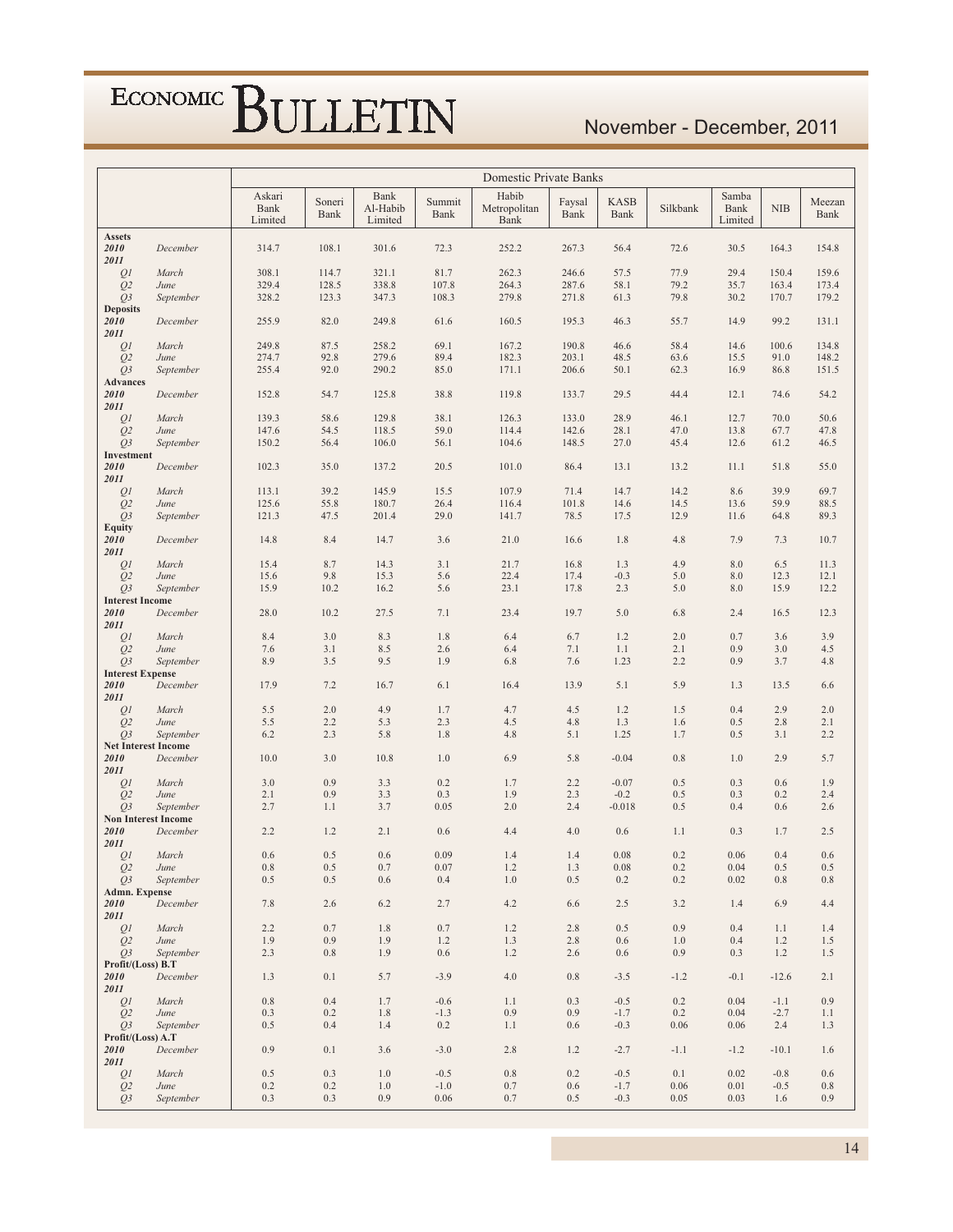#### November - December, 2011

|                                        |                            | Foreign Banks |                |                     |                               |                 |  |  |  |  |
|----------------------------------------|----------------------------|---------------|----------------|---------------------|-------------------------------|-----------------|--|--|--|--|
|                                        |                            | Citibank      | <b>HSBC</b>    | Deutsche Bank<br>AG | Oman<br>International<br>Bank | <b>Barclays</b> |  |  |  |  |
| <b>Assets</b><br>2010<br>2011          | December                   | 97.4          | 56.9           | 17.4                | 4.2                           | 48.3            |  |  |  |  |
| QI                                     | March                      | 94.7          | 59.4           | 24.0                | 4.1                           | 53.1            |  |  |  |  |
| Q2                                     | June                       | 94.5          | 63.5           | 19.8                | 4.1                           | 53.4            |  |  |  |  |
| $Q_3$<br><b>Deposits</b>               | September                  | 96.4          | 63.1           | 23.1                | 4.3                           | 54.7            |  |  |  |  |
| 2010<br>2011                           | December                   | 68.3          | 46.5           | 6.1                 | 0.8                           | 32.3            |  |  |  |  |
| $\mathcal{Q}I$                         | March                      | 64.4          | 49.1           | 8.2                 | 0.7                           | 37.8            |  |  |  |  |
| Q2<br>Q <sub>3</sub>                   | June<br>September          | 64.2<br>69.6  | 49.6<br>49.0   | 10.2<br>10.3        | 0.6<br>0.7                    | 40.4            |  |  |  |  |
| Advances                               |                            |               |                |                     |                               | 42.5            |  |  |  |  |
| 2010<br>2011                           | December                   | 19.2          | 22.2           | 3.2                 | 0.5                           | 17.4            |  |  |  |  |
| QI                                     | March                      | 19.3          | 22.7           | 3.5                 | 0.5                           | 20.1            |  |  |  |  |
| Q2                                     | June<br>September          | 20.6<br>19.1  | 22.1<br>20.5   | 3.4<br>3.5          | 0.4<br>0.6                    | 19.7<br>19.1    |  |  |  |  |
| Q <sub>3</sub><br>Investment           |                            |               |                |                     |                               |                 |  |  |  |  |
| 2010<br>2011                           | December                   | 50.2          | 6.5            | 2.0                 |                               | 21.0            |  |  |  |  |
| QI                                     | March                      | 36.9          | 17.1           | 2.3                 |                               | 23.2            |  |  |  |  |
| Q <sub>2</sub>                         | June                       | 43.1          | 19.0           | 2.4                 |                               | 23.5            |  |  |  |  |
| Q <sub>3</sub><br>Equity               | September                  | 48.5          | 17.1           | 6.5                 | $\overline{\phantom{a}}$      | 25.3            |  |  |  |  |
| 2010<br>2011                           | December                   | 9.1           | 6.2            | 5.3                 | 3.0                           | 6.5             |  |  |  |  |
| QI                                     | March                      | 9.6           | 6.4            | 5.6                 | 3.0                           | 6.5             |  |  |  |  |
| Q2                                     | June                       | 10.2          | 6.7            | 5.9                 | 3.0                           | 6.6             |  |  |  |  |
| Q3                                     | September                  | 10.8          | 7.1            | 5.9                 | 3.0                           | 6.7             |  |  |  |  |
| <b>Interest Income</b><br>2010<br>2011 | December                   | 9.4           | 5.0            | 1.1                 | 0.06                          | 4.3             |  |  |  |  |
| QI                                     | March                      | 2.6           | 1.4            | 0.4                 | 0.019                         | 1.3             |  |  |  |  |
| Q2                                     | June                       | 2.5           | 1.5            | 0.4                 | 0.016                         | 1.4             |  |  |  |  |
| $Q_3$<br><b>Interest Expense</b>       | September                  | 2.7           | 1.5            | 0.4                 | 0.018                         | 1.4             |  |  |  |  |
| 2010<br>2011                           | December                   | 4.2           | 2.7            | 0.3                 | 0.07                          | 2.7             |  |  |  |  |
| QI                                     | March                      | 1.2           | 0.7            | 0.1                 | 0.022                         | $0.8\,$         |  |  |  |  |
| Q <sub>2</sub>                         | June                       | 1.2           | $0.8\,$        | 0.1                 | 0.022                         | 0.9             |  |  |  |  |
| Q3<br><b>Net Interest Income</b>       | September                  | 1.1           | 0.7            | 0.1                 | 0.021                         | 0.9             |  |  |  |  |
| 2010                                   | December                   | 5.1           | 2.3            | 0.7                 | $-0.01$                       | 1.6             |  |  |  |  |
| 2011                                   |                            |               |                |                     |                               |                 |  |  |  |  |
| QI                                     | March                      | 1.5           | 0.7            | 0.3                 | $-0.002$                      | 0.5             |  |  |  |  |
| Q2<br>$Q_3$                            | June<br>September          | 1.3<br>1.6    | 0.7<br>$0.8\,$ | 0.2<br>0.3          | 0.005<br>$-0.013$             | 0.5<br>0.5      |  |  |  |  |
|                                        | <b>Non Interest Income</b> |               |                |                     |                               |                 |  |  |  |  |
| 2010<br>2011                           | December                   | 2.0           | 1.0            | 1.2                 | 0.001                         | 0.4             |  |  |  |  |
| QI                                     | March                      | 0.3           | 0.3            | 0.2                 | 0.005                         | $0.1\,$         |  |  |  |  |
| Q <sub>2</sub><br>Q3                   | June<br>September          | 0.5<br>0.8    | 0.3<br>0.3     | 0.2<br>0.2          | 0.001<br>0.002                | 0.1<br>0.1      |  |  |  |  |
| Admn. Expense                          |                            |               |                |                     |                               |                 |  |  |  |  |
| 2010<br>2011                           | December                   | 3.9           | 2.1            | $0.7\,$             | 0.06<br>$0.01\,$              | $2.5\,$         |  |  |  |  |
| QI                                     | March                      | 0.9           | 0.6            | 0.2                 | 0.016                         | 0.6             |  |  |  |  |
| Q <sub>2</sub>                         | June                       | 1.0           | 0.7            | 0.2                 | $0.01\,$                      | 0.4             |  |  |  |  |
| Q <sub>3</sub><br>Profit/(Loss) B.T    | September                  | 1.0           | 0.6            | 0.2                 |                               | 0.5             |  |  |  |  |
| 2010<br>2011                           | December                   | 1.2           | $0.8\,$        | 1.3                 | $-0.04$                       | $-1.2$          |  |  |  |  |
| QI                                     | March                      | $0.7\,$       | 0.3            | 0.2                 | $-0.01$                       | 0.005           |  |  |  |  |
| Q2                                     | June                       | $0.7\,$       | 0.3            | 0.3                 | $-0.02$                       | $0.01\,$        |  |  |  |  |
| $Q_3$                                  | September                  | 0.8           | 0.5            | 0.3                 | $-0.02$                       | 0.2             |  |  |  |  |
| Profit/(Loss) A.T<br>2010<br>2011      | December                   | 0.4           | 0.5            | 0.8                 | $-0.04$                       | $-0.8$          |  |  |  |  |
| $\mathcal{Q}I$                         | March                      | 0.5           | 0.2            | 0.1                 | $-0.01$                       | 0.002           |  |  |  |  |
| Q <sub>2</sub>                         | June                       | 0.6           | $0.2\,$        | 0.2                 | $-0.02$                       | 0.08            |  |  |  |  |
| Q <sub>3</sub>                         | September                  | 0.6           | 0.3            | $0.2\,$             | $-0.02$                       | 0.09            |  |  |  |  |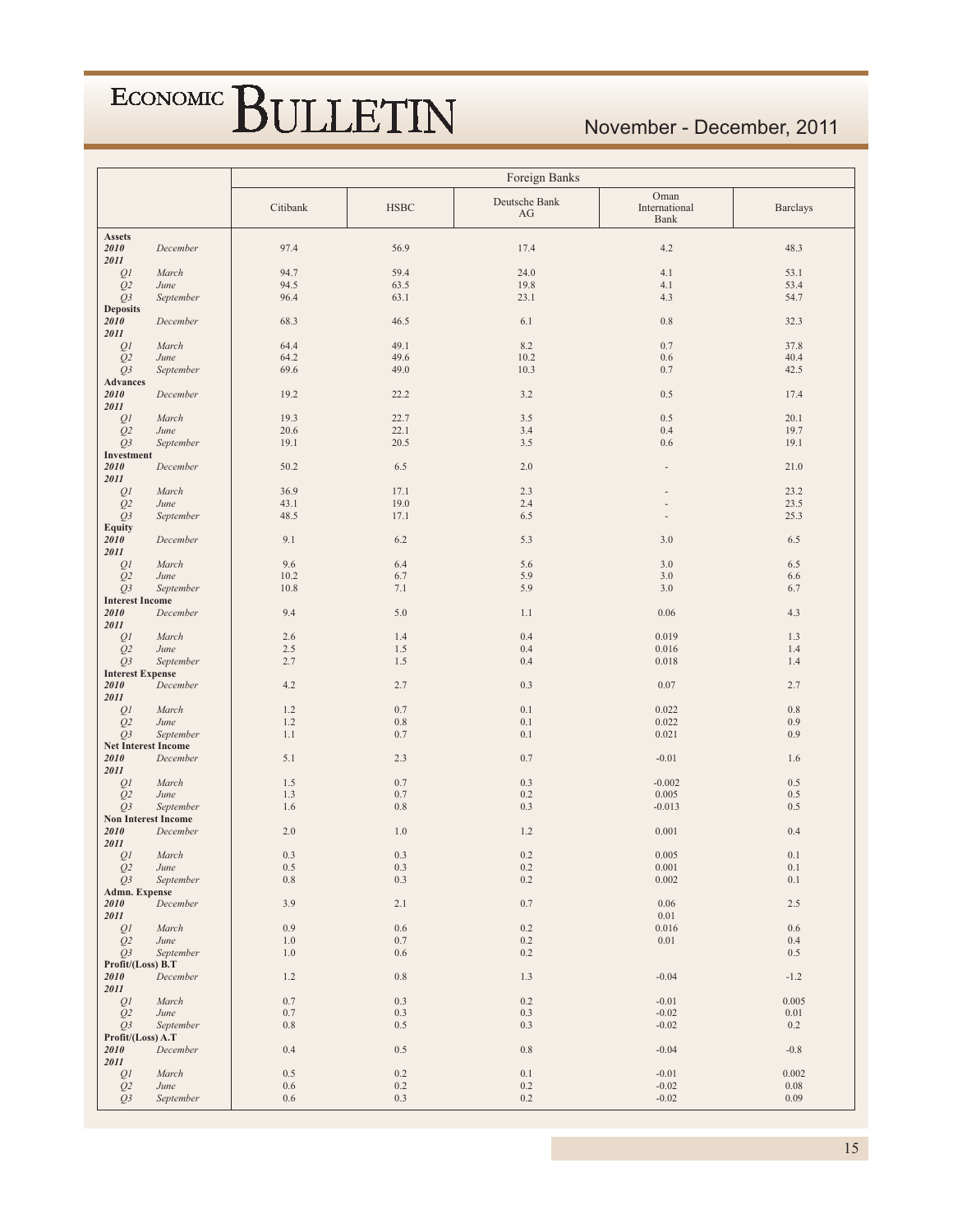#### November - December, 2011



**Economy in the Year 2011** 









Investment and Savings



Federal Government Revenue Expenditure





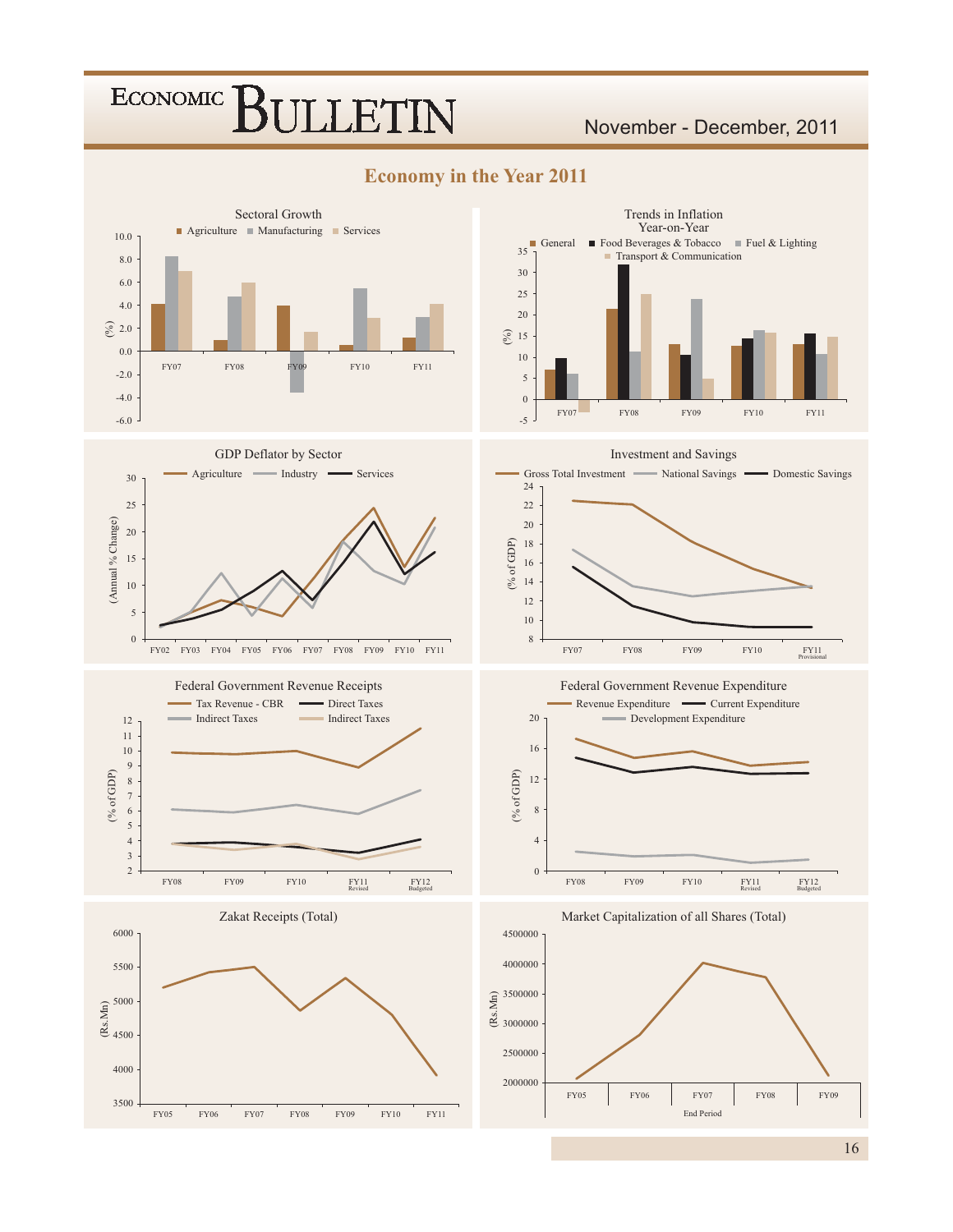#### ECONOMIC<sup>]</sup> **LETIN**

#### November - December, 2011





Foreign Economic Assistance by Type









**Balance of Trade** 



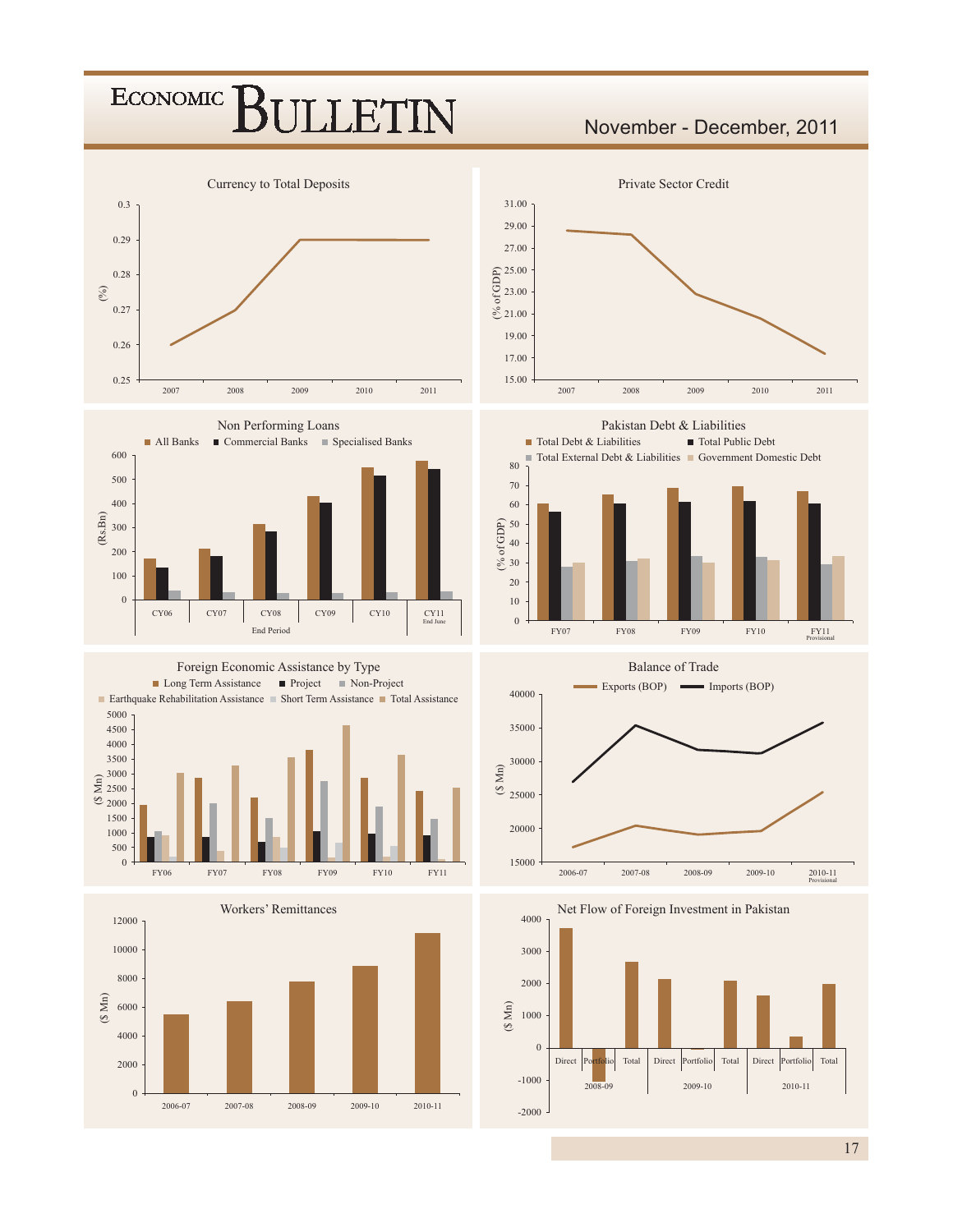#### **Market Analysis**

#### Market Review - CY 2011

2011 was a challenging year for the KSE as it experienced the lowest average daily turnover in 13 years. The KSE-100 Index was volatile on the back of foreign fund outflow, poor macroeconomic fundamentals, acrimonious relations with the U.S. and precarious political situation. Overall, the KSE-100 Index shed 5.6 percent or 674 points for the year ended December 30, 2011 to 11,347 points on an average daily volume of 79.08m shares as compared to 121.11m during CY10. The KSE-30 Index decreased by 12.2 percent or 1,409 points to close the year at 10,179. According to the NCCPL figures, the net foreign portfolio outflow in the equity bourses came to US\$ 127.21m during CY2011. Looking back at the last 12 months, the market can be segmented into six distinct phases: i) bullish beginning, ii) correction, iii) gradual recovery, iv) sharp descent, v) modest rebound and vi) mixed ending.

The Market (January-December 2011)



The first two weeks of the New Year saw the KSE-100 Index remain bullish despite some turmoil on the political front. The net foreign portfolio inflow continued to drive the market with buying activity concentrated in the oil and gas sectors as international crude oil prices Beginning were unrelenting marching past US\$ 90 per barrel. In addition, there was buying interest in selective banking stocks due to payout speculation. At the beginning of the month, there were negative developments on the political front.

**Bullish** 

However, the market's negative reaction was short-lived. A major driver that boosted the Index during the second week was the news on January 13 that the Ministry of Law had approved the margin trading system and that it might be introduced in February. Other developments on the macroeconomic front were the 17 percent year-on-year increase in foreign remittances to US\$ 5.3bn during the first half of fiscal 2011, 18 percent year-onyear rise in the first half of fiscal 2011 trade deficit to US\$ 8.2bn and headline inflation during December 2010 posting a 15.48 percent YoY rise. The KSE-100 Index jumped by 659 points or 5.3 percent from the start of the month to January 17 to close at 12,681.

From January 17 to February 25, the KSE entered into a correction in which the KSE-100 Index plunged by 1,458 points or 11.5 percent to close at 11,223.

The key factors behind the slump during this period were:

- Profit taking by institutional investors.
- $\bullet$ Concerns on the macroeconomic front regarding the ballooning deficit and its impact on inflation.
- Reported tension in Pak-US relations due to the Raymond Davis affair.

Most investors became nervous because of the political uncertainty in the country as the 45-Correction day deadline approached regarding the implementation of PML-N's 10 point agenda by the PPP-led federal government.

> $\bullet$ Investors were also wary about the methodology relating to calculation and filing of CGT, as it was reported in the local media that investors filing for the first time under CGT would be required to show their source of investment over the last 5 years.

From February 25 to July 5, the KSE staged a gradual recovery as the KSE-100 Index Gradual Recovery surged by  $1,352$  points or 12.05 percent to close at  $12,576$  on July 5.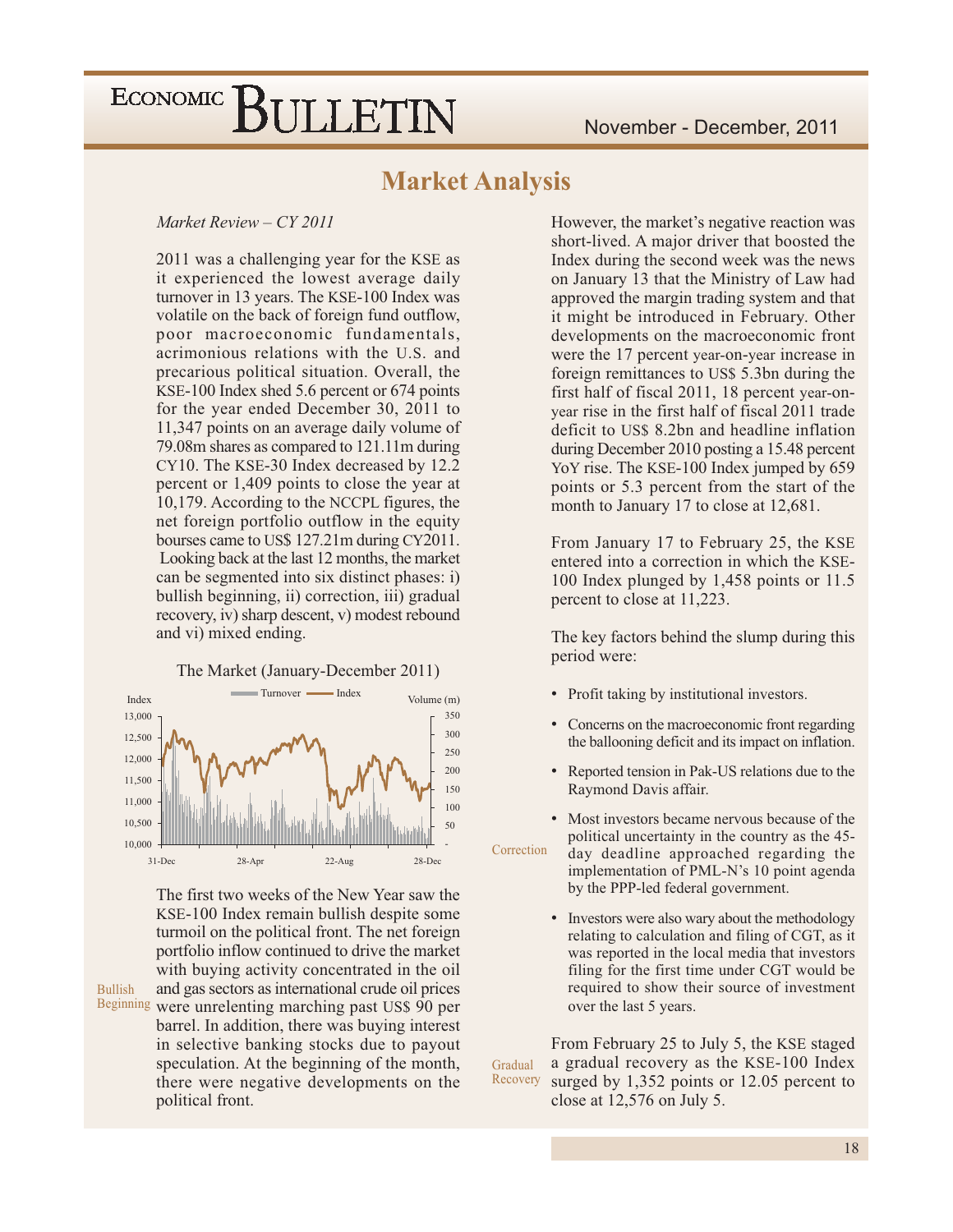The key drivers behind the recovery during this period were:

- On May 5, Moody's maintained Pakistan's sovereign credit rating and stated that Pakistan did not face an immediate risk of a withdrawal of foreign aid despite accusations that it sheltered Bin Laden.
- There was renewed buying activity in oil stocks such as OGDC, PPL and PSO as there were reports in the market that OGDC's production over the next 2-3 years will be higher than originally anticipated.
- Speculation regarding budgetary measures and positive developments on the macroeconomic front with remittances during 10mFY11 reaching US\$ 9bn, 10MFY11 current account surplus of US\$ 748m and the trade deficit during April 2011 shrinking by 33 percent YoY to US\$ 870m.
- Despite no mention of CGT exemption for individual investors announced in the federal budget on June 3, the reaction remained positive due to the absence of new tax measures or increasing existing income tax rates.
- The announcement by the government to partially deregulate the retail prices of petroleum products led to renewed interest in OMC sector and the news of discovery at Ikhlas Block (942) bpd of oil and 11mmcfd of natural gas) helped boost the share price of POL.

The market was bearish during most of July and August on the back of foreign portfolio outflow, unstable security situation in Karachi and spillover impact from a slump in global equity markets. From the beginning of July to August 23, the KSE-100 Index plunged by 1,653 points or 13.2 percent to close at  $10,842$ . The average daily turnover during this period was 54.45m shares and the net outflow of foreign funds according to NCCPL figures was US\$39.85m. The market did experience some positive spurts during this period due to positive developments on the macroeconomic situation such as the 50 bps cut in the discount rate by the SBP on July 30, foreign remittances crossing the US\$11bn mark during FY11 and the FY11 current account balance posted a US\$542 million surplus.

Sharp

Descent

From August 23 to October 10, the KSE-100 Index staged a modest rebound with improved turnover. The KSE-100 Index jumped by 1,250 points or 11.53 percent to 12,092. Improving security situation in Karachi on the back of Supreme Court's suo moto action and Rangersled crackdown was the impetus for the recovery in the market during this period. In addition, the low inflation figure of 11.56 Rebound percent reported for August 2011 led to bullish sentiments among investors that a deeper rate cut by the SBP was possible in its upcoming policy statement in October. On October 8, the SBP cut the key policy rate for the second time during the current fiscal year by 150 bps to 12 percent that led to an exuberant reaction by investors on October 10.

Modest

Mixed

Ending

The final eleven weeks of 2011 saw the market activity become mixed with thin turnover. The KSE-100 Index shed 744 points or 6.2 percent from October 11 to December 30 to end the year at 11,347.

Major news flows during this time were:

- Selling of 140m shares of HUBC by Xenel for US\$ 60.36m.
- Continuous gas curtailment by SNGPL to fertilizer plants such as ENGRO's ENVEN and DAWH.
- Announcement by PTCL that the Technical Services Agreement with Etisalat would continue that would have a negative impact on earnings.
- Net foreign outflow on the back of the global financial crisis, political uncertainty arising from the Memogate scandal, NATO attack on a Pakistan Army check post in Mohmand Agency and conflicting news of President Zardari's health and possible resignation.
- The KSE and SECP have agreed to send a proposal to the FBR regarding changing the modalities of collection of Capital Gains Tax to make it easier for investors.
- ENGRO announced on December 22 that it would increase its urea price by PKR 100 per 50 kg bag due to gas curtailment to its ENVEN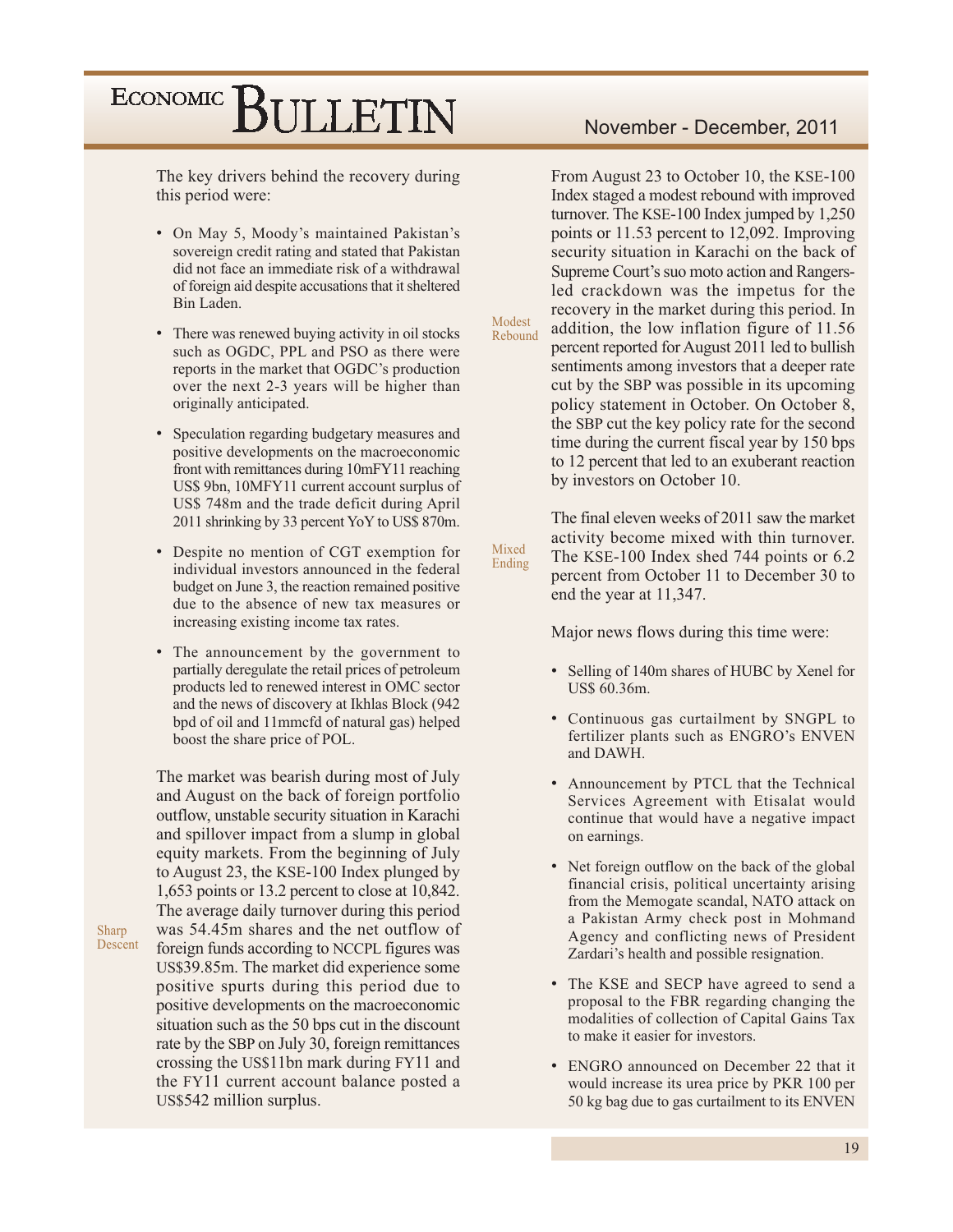plant, which provided an impetus for buying interest in other fertilizer scrips.

• Relaxation in margin trading rules such as reduced cash margin requirement and permitting individuals to act as financiers.

Pakistan's 12-month forward PEx comes to 5.74 as against the regional average of 11.32, while the 12 month forward dividend yield comes to 9.01 percent as against the regional Regional Valuation average of  $3.00$  percent. It is possible that the broad discount in PEx may contract in 2012, as long as liquidity from both local and foreign investors flow into the bourses.

#### **Regional Valuation Comparison**

|             | 12m F      | 12m F              |
|-------------|------------|--------------------|
| Country     | <b>PEx</b> | Dividend Yield (%) |
| China       | 10.11      | 2.10               |
| Hong Kong   | 9.97       | 3.23               |
| India       | 10.60      | 1.58               |
| Indonesia   | 12.67      | 2.50               |
| Malaysia    | 12.87      | 3.58               |
| Pakistan    | 5.74       | 9.01               |
| Philippines | 12.12      | 2.87               |
| Singapore   | 11.49      | 3.84               |
| South Korea | 9.04       | 1.61               |
| Taiwan      | 13.62      | 4.95               |
| Thailand    | 10.73      | 3.70               |

Source: Thomson One Analytics, Date: December 15, 2011

Looking Ahead

The volatile nature of the market during 2011 may repeat itself in 2012 given the numerous threats originating from the economic, political and geopolitical fronts. At the same time, there are rumblings regarding a possible early election being held in 2012 in order to get out of the current quagmire that the country has been facing over the last 6 to 12 months. The uncertainty of an election outcome may also be reflected in the bourses.

The average PEx for the Pakistan market over the last 10 years comes to 9.50 while the 12month forward PEx stands at 5.74. This suggests a potential upside of 82 percent for the KSE-100 Index. However, this is highly unrealistic given the sluggishness on the economic growth front. The expectations for GDP growth for FY12 range between 3-4 percent.

The precarious macroeconomic situation on the back of balance of payments pressure could lead to another IMF program which is unlikely as the current government has lost credibility since it suspended the current SBA back in September 2011. There might be some hope if early elections are held and a new party/coalition comes into power and introduces radical economic reforms in an attempt to revive economic growth. However, this scenario may be far fetched in the shortterm but could be conceivable in the medium to long-term. The economic performance will be key in order to see the equity market shift into a bullish trend.

> (Contributed by Taurus Securities Ltd, a subsidiary of National Bank of Pakistan)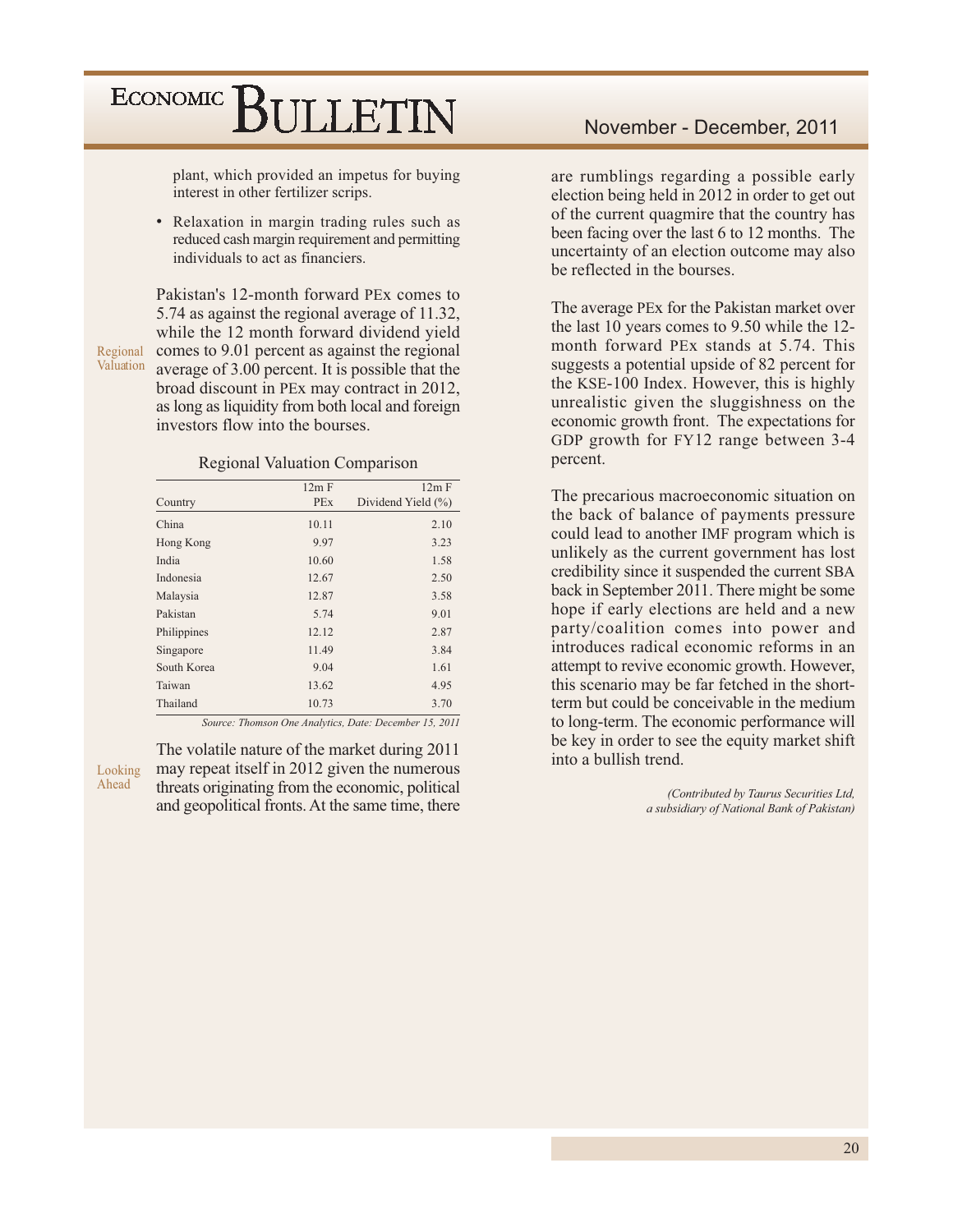#### **Book/Report Reviews**

**Advanced Auditing** Revised & Updated Edition 2012 Prof. Dr. Khawaja Amjad Saeed

The author has updated his earlier book Advanced Auditing, in the light of host of changes that are taking place globally. The revised edition includes updated standards on international audit, new/updated standards on internal audit, executive summaries of each chapter. References have been made to various websites, so that the readers can stay abreast of the various changes that are taking place in the field.

The book has 28 chapters. The introductory chapter defines audit, its scope, need, objectives, its various kinds and its usefulness. The following chapter discusses the various tasks that have to be undertaken before the commencement of audit. The right kind of audit approach is important for conducting the right kind of audit. The overall audit strategy has been spelled out, alongwith the audit plan.

Audit planning plays a significant role in conducting the audit. In this respect 19 aspects have been reviewed in one of the chapters. Controlling is an important part of management, and is equally applicable to audit. Chapter 6 discusses the various aspects of quality control policies and procedures, while chapter 7 explains in detail the important aspects of documentation. The concept and kinds of audit techniques have been explained in chapter 8. This chapter also includes audit sampling and other means of testing, etc.

The 11 aspects of Internal Control have been well explained; which includes its meaning, categories and principles. The auditor reviews the system of internal control before starting the audit, so to see if there is any weakness in the system and to consider the proposition of introducing test check during the course of audit. Evaluation of internal accounting control has also been touched upon.

Every stage of audit has been explained in detail. Vouching, which is a part of routine checking, verification which involves detailed procedures, and the author has developed six points technique for verification of various assets and liabilities and discussed them in detail. One of the chapter deals with various legal aspects governing the audit. After the routine checking, vouching and verification stage, comes the audit completion stage subsequent to which the auditors present their audit report. For the later stage the author has reviewed 16 cases. Then there are chapters which discuss computer audit, special audit, management audit, cost audit, professional ethics, and code of corporate governance auditing and other aspects.

**Balkanisation and Political Economy of Pakistan Revised Edition** Yousuf Nazar

This is a revised edition of the earlier book published in March 2008, titled The Gathering Storm. The author has changed the title for this revised edition. The book offers an analysis of Pakistan's political economy from a global perspective. The book includes analysis of Pakistan's current economic problems, and issues that have a strong bearing on Pakistan's future

Today Pakistan is facing its gravest crisis since 1971. The war on terror and economic stagnation since 2008 has brought Pakistan to the brink again. The state is weaker, the government is dysfunctional, the people are despondent and the rich have moved billions out of the country. Pakistan risks failure as a state. The author writes, "if truly empowered, only its people can save Pakistan, but apathy seems to be the pervasive reaction in the face of the country's pathetic governance."

The book comprises of over 50 articles written over a period of time. The author feels the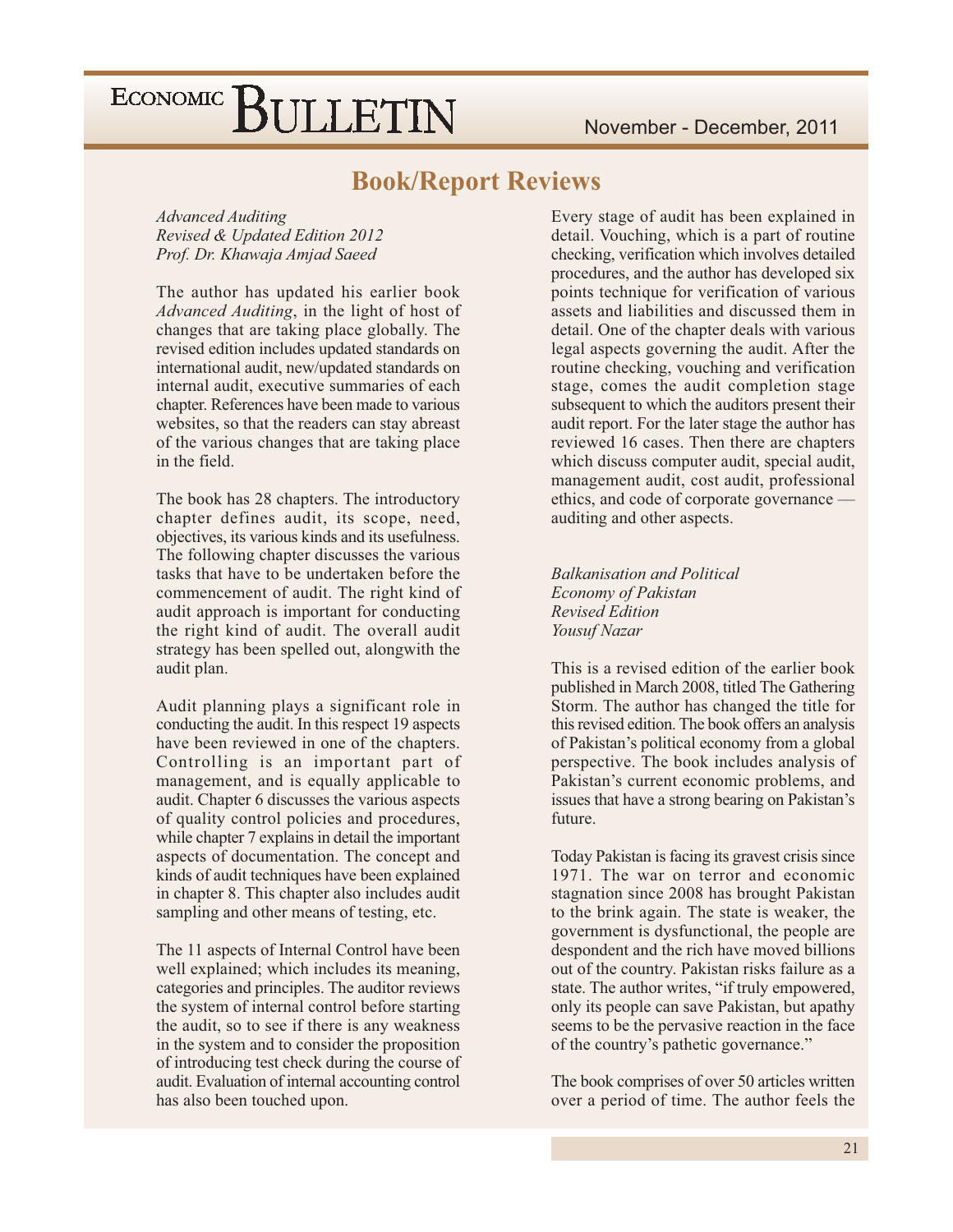21st century is going to be the Asian century. America's influence is waning and its power is on the decline. The only course is to retreat honourably. Our problem is not economic but political. It always was and which is why the people of Pakistan must understand this great and dirty bargain between Pakistan's elites and the US government. They will have to rid themselves free of this unholy alliance if Pakistan is to be saved.

Tough decisions will have to be taken to undertake difficult reforms to enable the economy to recover. In Pakistan's case, the real problem is not the IMF; it has been and continues to be the country's leadership. There are some articles on the domestic economy, while talking about tax reforms, it is stated, "Pakistan's current tax structure is antidevelopment, anti-growth and anti-poor. It discourages investment in the real sectors, particularly manufacturing. It passes on most of the ultimate burden of the taxes to middle and lower income classes". In its relations with China, it will have to demonstrate through its words and actions that it considers China and not the  $US - its$  hest friend

The concluding chapter states, "Disengagement, Realignment, and Empowerment can help Pakistan find its way of the quagmire and move forward. It cannot hope to transform itself unless it disengages itself from overt and covert conflicts; external and internal, realigns its foreign and economic policy focus from the West to the East, and empowers its people through genuine and not 'manipulated or rigged or hijacked' democracy."

#### $W$ ater $\cdot$ Asia's New Battleground **Brahma Chellaney**

Asia is faced with a precarious water situation that threatens its economic and political well being and environmental sustainability. Its a source of increasing competition and

underlying discord between many Asian states striving for greater economic growth. Water scarcity is set to become Asia's defining crisis by mid century, creating obstacles in its path of continued rapid economic growth and stoking new interstate tensions over shared basin resources, states the author in the introduction of the book.

The book looks at water and security issues across Asia, and brings out the lessons that other continents can draw from Asia's experiences so as to avert similar resource, environmental, and security challenges. The growing water crisis has risen manifold by rapidly expanding economies, surging populations, rising per capita consumption levels and continuing rural to urban migration. The book looks at Asia's water challenges, with focus on the most populous regions  $$ scene of rising hydropolitics, and where the geopolitical risks of greater conflict are especially serious.

The continent is facing serious constraints on natural resources, and the second chapter analyzes specific cases and also discusses the implications of water shortages on Asia's ability to feed itself.

The following chapter discusses the role that the Tibetan Plateau plays in Asia's hydrological and weather cycles, while chapter 4 talks about the international political and environmental implications of the Chinese plans to divert the Brahmaputra River's waters, including by building the world's biggest dam next to a disputed, heavily militarized border with India.

The next two chapters examine the broader Asian challenges to manage water conflicts, while the concluding chapter sums up the major test Asia confronts with respect to fresh water — a test whose outcome will shape not only Asia's water future but also its economic and political future. The policy implications of the growing water stress and competition in Asia have been discussed in detail.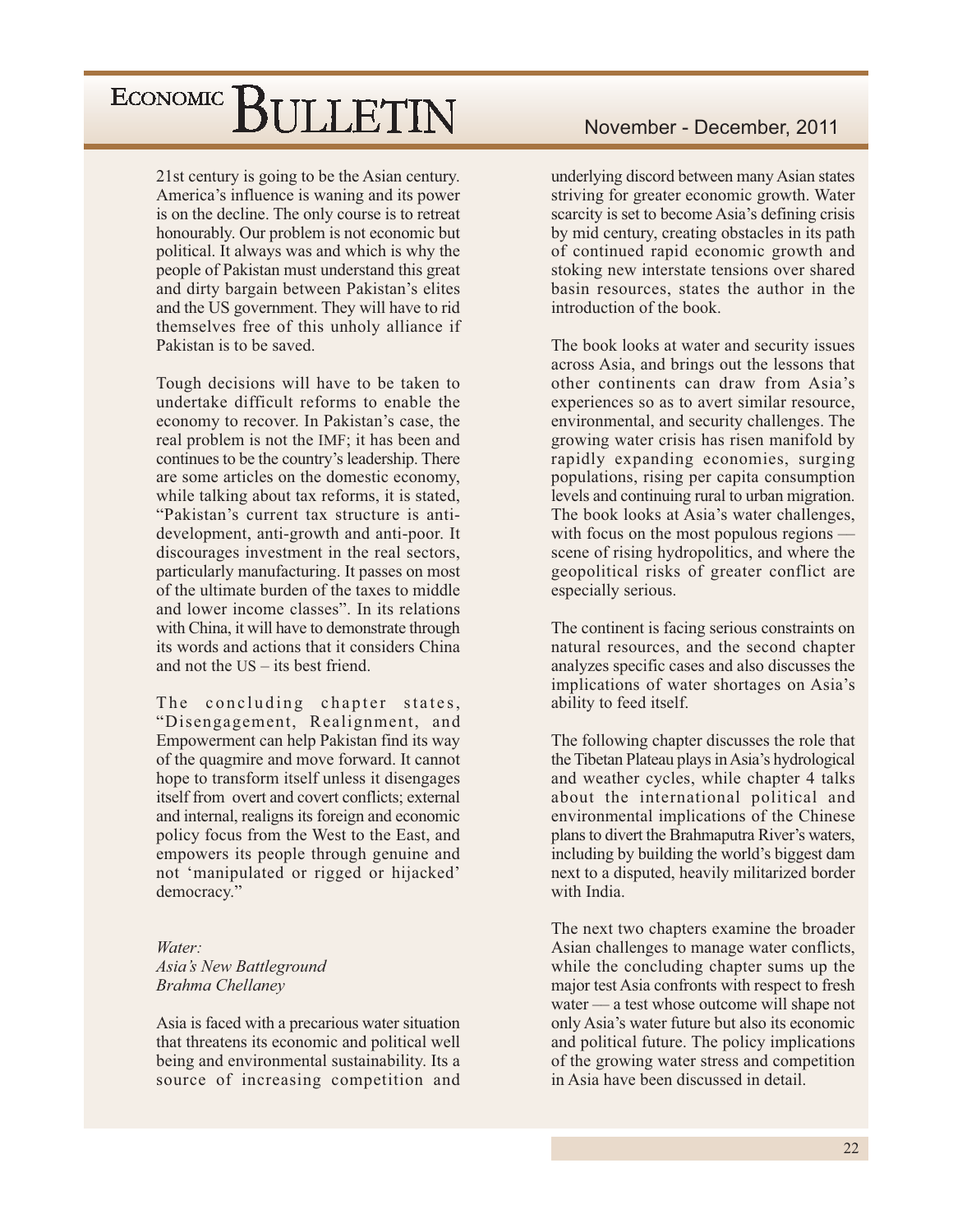#### November - December, 2011

#### **Pakistan Economy - Key Economic Indicators**

|                                  | Unit            | 2004-05 | 2005-06 | 2006-07 | 2007-08 | 2008-09 | 2009-10 | 2010-11 |
|----------------------------------|-----------------|---------|---------|---------|---------|---------|---------|---------|
| <b>Output and Prices</b>         |                 |         |         |         |         |         |         |         |
| GNP Size (MP)                    | Rs.bn           | 6634    | 7773    | 8831    | 10452   | 13070   | 15403   | 18847   |
| GDP Size (FC)                    | Rs.bn           | 6123    | 7158    | 8235    | 9921    | 12110   | 14066   | 17107   |
| Income Per Capita                | $\mathbb{S}$    | 724     | 823     | 905     | 1022    | 1017    | 1068    | 1122    |
| Real Growth                      | $(\%)$          |         |         |         |         |         |         |         |
| <b>GNP</b>                       |                 | 8.7     | 5.6     | 6.7     | 3.7     | 4.0     | 5.1     | 2.8     |
| <b>GDP</b>                       |                 | 9.0     | 5.8     | 6.8     | 3.7     | 1.7     | 3.8     | 2.4     |
| Agriculture                      |                 | 6.5     | 6.3     | 4.1     | 1.0     | 4.0     | 0.6     | 1.2     |
| Manufacturing                    |                 | 15.5    | 8.7     | 8.3     | 4.8     | $-3.6$  | 5.5     | 3.0     |
| Services Sector                  |                 | 8.5     | 6.5     | 7.0     | 6.0     | 1.7     | 2.9     | 4.1     |
| <b>Prices</b>                    | $(\%)$          |         |         |         |         |         |         |         |
| <b>Consumer Price Inflation</b>  |                 | 9.3     | 7.9     | 7.8     | 12.0    | 20.8    | 11.7    | 13.9    |
| <b>Wholesale Price Inflation</b> |                 | 6.8     | 10.1    | 6.9     | 16.4    | 18.2    | 12.6    | 23.3    |
| Food Inflation CPI               |                 | 12.5    | 6.9     | 10.3    | 17.6    | 23.7    | 12.5    | 18.0    |
| Non Food Inflation CPI           |                 | 7.1     | 8.6     | 6.0     | 7.9     | 18.4    | 11.1    | 10.6    |
| Core Inflation <sup>†</sup>      |                 | 7.2     | 7.5     | 5.9     | 8.4     | 17.6    | 11.0    | 9.7     |
| <b>GDP</b> Deflator              |                 | 7.0     | 10.5    | 7.7     | 16.2    | 20.0    | 11.9    | 18.8    |
| Gold Tezabi (Karachi)            | Rs./10 grams    | 8216    | 10317   | 12619   | 16695   | 22195   | 29587   | 37658   |
| Petrol Super                     | Rs/Ltr          | 40.74   | 55.12   | 56.00   | 57.83   | 67.68   | 67.56   | 75.70   |
| Kerosene Oil                     | Rs/Ltr          | 29.11   | 36.19   | 39.09   | 43.44   | 66.79   | 72.65   | 84.89   |
| Wheat Flour (Avg. Quality)       | Rs/Kg           | 13.28   | 13.06   | 13.64   | 18.07   | 25.64   | 28.77   | 29.56   |
| <b>Savings and Investment</b>    | $%$ GDP         |         |         |         |         |         |         |         |
| National Savings                 |                 | 17.5    | 18.2    | 17.4    | 13.6    | 12.5    | 13.1    | 13.6    |
| Domestic Savings                 |                 | 15.4    | 16.3    | 15.6    | 11.5    | 9.8     | 9.3     | 9.3     |
| Gross Fixed Investment           |                 | 17.5    | 20.5    | 20.9    | 20.5    | 16.6    | 13.8    | 11.8    |
| <b>Public Sector</b>             |                 | 4.3     | 4.8     | 5.5     | 5.4     | 4.3     | 3.6     | 3.3     |
| Private Sector                   |                 | 13.1    | 15.7    | 15.4    | 15.0    | 12.3    | 10.2    | 8.5     |
| <b>Public Finance</b>            |                 |         |         |         |         |         |         |         |
| Revenue Receipts (Fed Govt)      | $%$ GDP         | 13.8    | 14.2    | 14.9    | 13.7    | 13.2    | 13.8    | 11.7    |
| Tax Revenue                      | $%$ GDP         | 8.9     | 9.4     | 9.7     | 9.9     | 9.8     | 10.0    | 8.9     |
| <b>Total Expenditure</b>         | $%$ GDP         | 17.2    | 18.5    | 19.1    | 18.7    | 16.5    | 17.4    | 14.8    |
| <b>Fiscal Deficit</b>            | $%$ GDP         | 3.3     | 4.3     | 4.3     | 7.6     | 5.3     | 6.3     | 4.0     |
| FBR Tax Collection (Fed Govt)    | Rs.bn           | 590.4   | 713.5   | 847.2   | 1007.2  | 1161.2  | 1328.6  | 1558.0  |
| <b>Direct Taxes</b>              | $%$ share       | 31.0    | 31.5    | 39.4    | 38.4    | 38.2    | 39.8    | 38.7    |
| <b>Indirect Taxes</b>            | $%$ share       | 69.0    | 68.5    | 60.6    | 61.6    | 61.8    | 60.2    | 61.3    |
| <b>Internal Debt Outstanding</b> | Rs.bn           | 2158    | 2337    | 2610    | 3275    | 3861    | 4654    | 6017    |
| <b>Funded Debt</b>               | % Internal Debt | 59.8    | 62.3    | 64.0    | 68.8    | 67.1    | 68.7    | 72.5    |
| <b>Unfunded Debt</b>             | % Internal Debt | 40.1    | 37.7    | 36.0    | 31.2    | 32.9    | 31.3    | 27.5    |
| <b>Monetary Sector</b>           |                 |         |         |         |         |         |         |         |
| Growth of Monetary Assets M2     | $\frac{0}{0}$   | 19.3    | 15.2    | 19.3    | 15.3    | 9.6     | 12.5    | 16.0    |
| Currency in Circulation          | Rs.bn           | 665.9   | 740.4   | 840.2   | 982.3   | 1152.2  | 1295.4  | 1501.4  |

*i*non-food non-energy